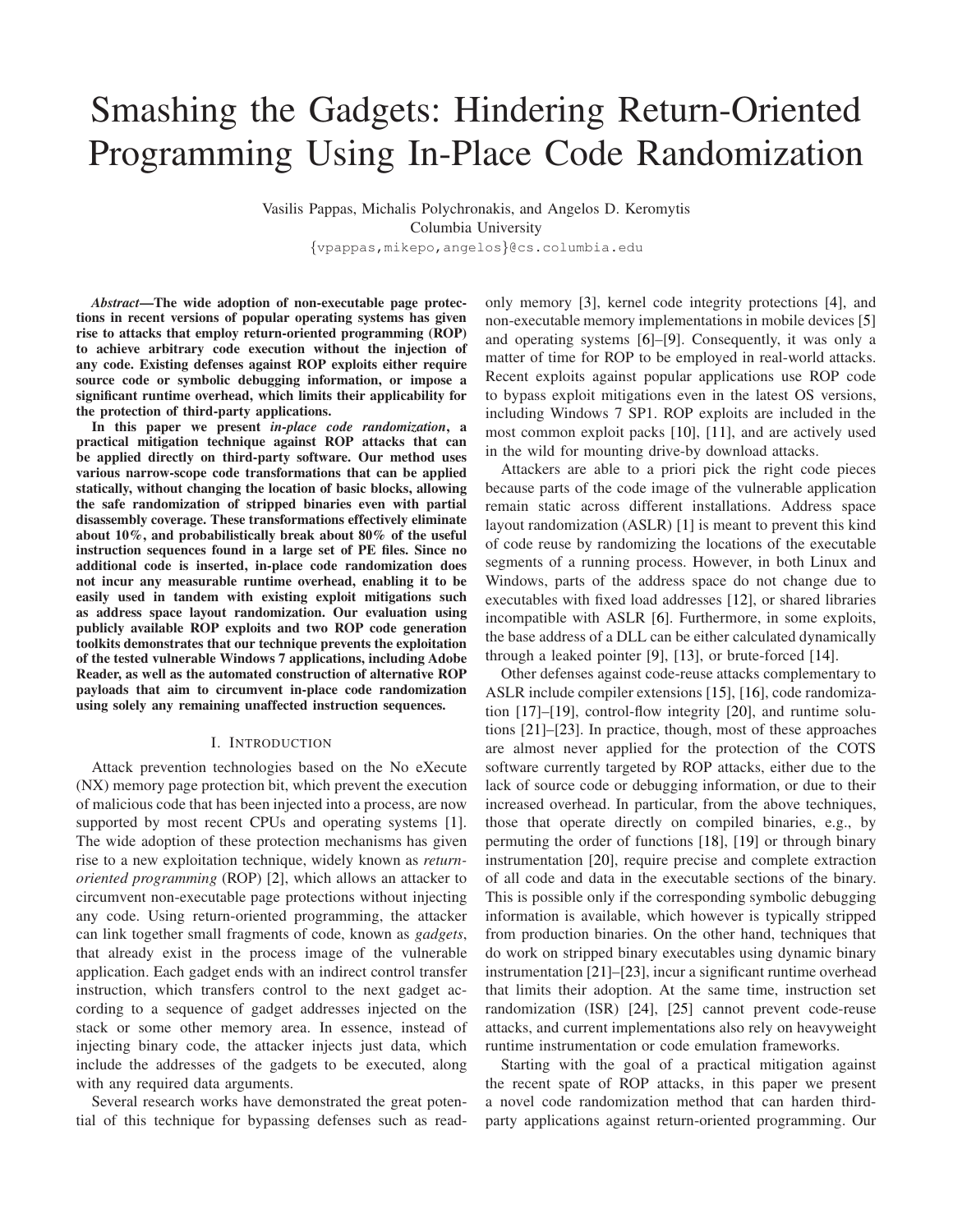approach is based on narrow-scope modifications in the code segments of executables using an array of code transformation techniques, to which we collectively refer as *in-place code randomization*. These transformations are applied statically, in a conservative manner, and modify only the code that can be safely extracted from compiled binaries, without relying on symbolic debugging information. By preserving the length of instructions and basic blocks, these modifications do not break the semantics of the code, and enable the randomization of stripped binaries even without complete disassembly coverage. The goal of this randomization process is to eliminate or probabilistically modify as many of the gadgets that are available in the address space of a vulnerable process as possible. Since ROP code relies on the correct execution of all chained gadgets, altering the outcome of even a few of them will likely render the ROP code ineffective.

Our evaluation using real-world ROP exploits against widely used applications, such as Adobe Reader, shows the effectiveness and practicality of our approach, as in all cases the randomized versions of the applications rendered the exploits non-functional. When aiming to circumvent the applied code randomization, Q [\[26\]](#page-13-11) and Mona [\[27\]](#page-13-12), two automated ROP payload construction tools, were unable to generate functional exploit code by relying solely on any remaining non-randomized gadgets.

Although quite effective as a standalone mitigation, in-place code randomization is not meant to be a complete prevention solution, as it offers probabilistic protection and thus cannot deliver any protection guarantees. However, it can be applied in tandem with existing randomization techniques to increase process diversification. This is facilitated by the practically zero overhead of the applied transformations, and the ease with which they can be applied on existing third-party executables.

Our work makes the following main contributions:

- We present in-place code randomization, a novel and practical approach for hardening third-party software against ROP attacks. We describe in detail various narrow-scope code transformations that do not change the semantics of existing code, and which can be safely applied on compiled binaries without symbolic debugging information.
- We have implemented in-place code randomization for x86 PE executables, and have experimentally verified the safety of the applied code transformations with extensive runtime code coverage tests using third-party executables.
- We provide a detailed analysis of how in-place code randomization affects available gadgets using a large set of 5,235 PE files. On average, the applied transformations effectively eliminate about 10%, and probabilistically break about 80% of the gadgets in the tested files.
- We evaluate our approach using publicly available ROP exploits and generic ROP payloads, as well as two ROP payload construction toolkits. In all cases, the randomized versions of the executables break the malicious ROP code, and prevent the automated construction of alternative payloads using the remaining unaffected gadgets.

#### II. BACKGROUND

<span id="page-1-0"></span>The introduction of non-executable memory page protections led to the development of the return-to-libc exploitation technique [\[28\]](#page-13-13). Using this method, a memory corruption vulnerability can be exploited by transferring control to code that already exists in the address space of the vulnerable process. By jumping to the beginning of a library function such as system(), the attacker can for example spawn a shell without the need to inject any code. Frequently though, especially for remote exploitation, calling a single function is not enough. In these cases, multiple return-to-libc calls can be "chained" together by first returning to a short instruction sequence such as pop reg; pop reg; ret; [\[29\]](#page-13-14), [\[30\]](#page-13-15). When arguments need to be passed through registers, a few short instruction sequences ending with a ret instruction can be chained directly to set the proper registers with the desired arguments, before calling the library function [\[31\]](#page-13-16).

In the above code-reuse techniques, the executed code consists of one or a few short instruction sequences followed by a large block of code belonging to a library function. Hovav Shacham demonstrated that using only a carefully selected set of short instruction sequences ending with a ret instruction, known as *gadgets*, it is possible to achieve arbitrary computation, obviating the need for calling library functions [\[2\]](#page-12-1). This powerful technique, dubbed *return-oriented programming*, in essence gives the attacker the same level of flexibility offered by arbitrary code injection without injecting any code at all the injected payload comprises just a sequence of gadget addresses intermixed with any necessary data arguments.

In a typical ROP exploit, the attacker needs to control both the program counter and the stack pointer: the former for executing the first gadget, and the latter for allowing its ret instruction to transfer control to subsequent gadgets. Depending on the vulnerability, if the ROP payload is injected in a memory area other than the stack, then the stack pointer must first be adjusted to the beginning of the payload through a stack pivot [\[6\]](#page-12-5), [\[32\]](#page-13-17). In a follow up work [\[33\]](#page-13-18), Checkoway et al. demonstrated that the gadgets used in a ROP exploit need not necessarily end with a ret instruction, but with any other indirect control transfer instruction.

The ROP code used in recent exploits against Windows applications is mostly based on gadgets ending with ret instructions, which conveniently manipulate both the program counter and the stack pointer, although a couple of gadgets ending with call or jmp are also used for calling library functions. In all publicly available Windows exploits so far, attackers do not have to rely on a fully ROP-based implementation for the whole malicious code that needs to be executed. Instead, ROP code is used only as a first stage for bypassing DEP [\[1\]](#page-12-0). Typically, once control flow has been hijacked, the ROP code allocates a memory area with write and execute permissions by calling a library function like VirtualAlloc, copies into it some plain shellcode included in the attack vector, and finally jumps to the copied shellcode which now has execute permission [\[32\]](#page-13-17).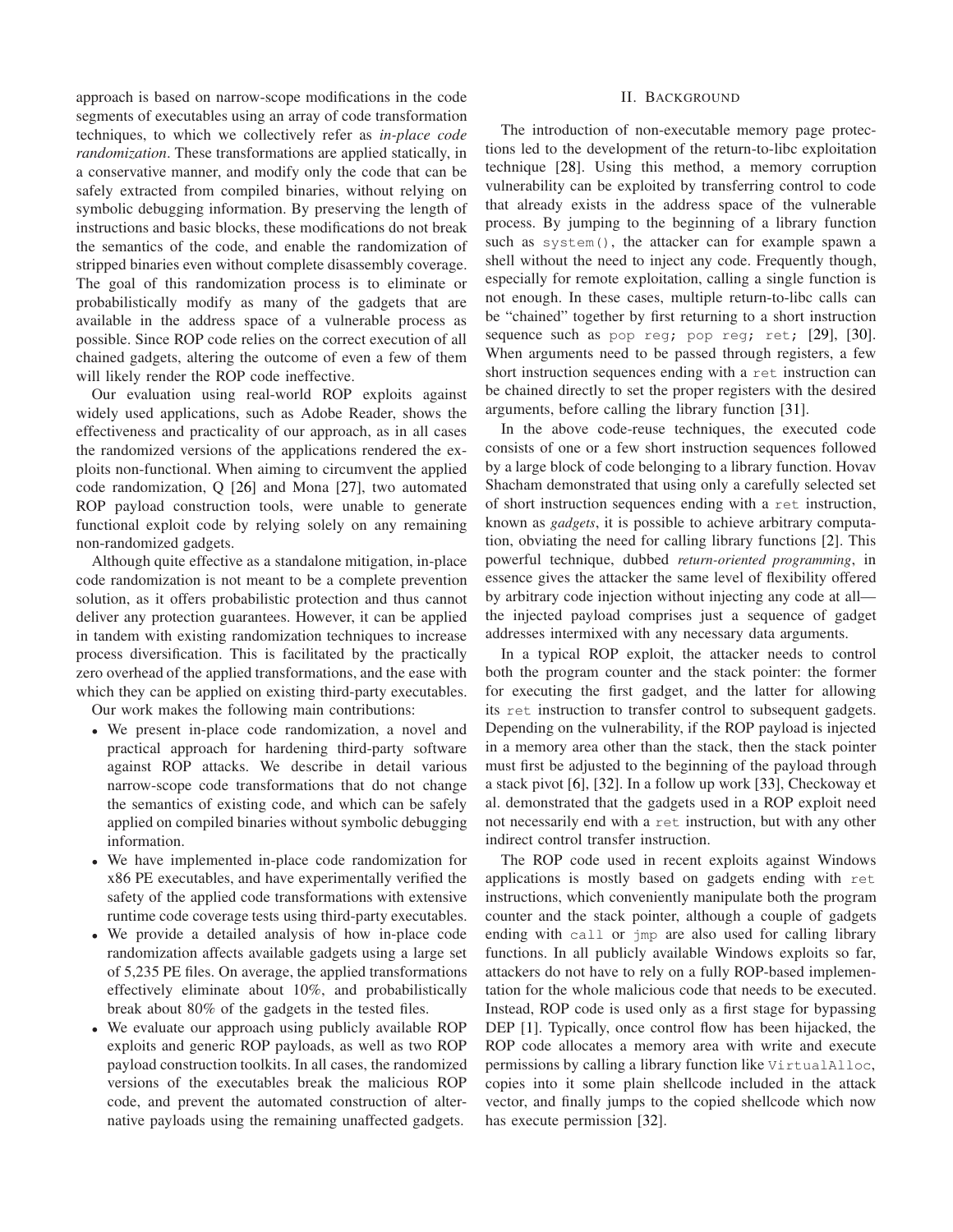## III. APPROACH

Our approach is based on the randomization of the code sections of binary executable files that are part of third-party applications, using an array of binary code transformation techniques. The objective of this randomization process is to break the code semantics of the gadgets that are present in the executable memory segments of a running process, without affecting the semantics of the actual program code.

The execution of a gadget has a certain set of consequences to the CPU and memory state of the exploited process. The attacker chooses how to link the different gadgets together based on which registers, flags, or memory locations each gadget modifies, and in what way. Consequently, the execution of a subsequent gadget depends on the outcome of all previously executed gadgets. Even if the execution of a single gadget has a different outcome than the one anticipated by the attacker, then this will affect the execution of all subsequent gadgets, and it is likely that the logic of the malicious return-oriented code will be severely impacted.

# *A. Why In-Place?*

The concept of software diversification [\[34\]](#page-13-19) is the basis for a wide range of protections against the exploitation of memory corruption vulnerabilities. Besides address space layout randomization [\[1\]](#page-12-0), many techniques focus on the internal randomization of the code segments of executable, and can be combined with ASLR to increase process diversity [\[17\]](#page-13-3). Metamorphic transformations [\[35\]](#page-13-20) can shift gadgets from their original offsets and alter many of their instructions, rendering them unusable. Another simpler and probably more effective approach is to rearrange existing blocks of code either at the function level [\[18\]](#page-13-8), [\[19\]](#page-13-4), [\[36\]](#page-13-21), [\[37\]](#page-13-22), or with finer granularity, at the basic block level [\[38\]](#page-13-23), [\[39\]](#page-13-24). If all blocks of code are reordered so that no one resides at its original location, then all the offsets of the gadgets that the attacker would assume to be present in the code sections of the process will now correspond to completely different code.

These transformations require a precise view of all the code and data objects contained in the executable sections of a PE file, including their cross-references, as existing code needs to be shifted or moved. Due to computed jumps and intermixed data [\[40\]](#page-13-25), complete disassembly coverage is possible only if the binary contains relocation and symbolic debugging information (e.g., PDB files) [\[19\]](#page-13-4), [\[41\]](#page-13-26), [\[42\]](#page-13-27). Unfortunately, debugging information is typically stripped from release builds for compactness and intellectual property protection.

For Windows software, in particular, PE files (both DLL and EXE) usually do retain relocation information even if no debugging information has been retained [\[43\]](#page-13-28). The loader needs this information in case a DLL must be loaded at an address other than its preferred base address, e.g., because another library has already been mapped to that location. or for ASLR. In contrast to Linux shared libraries and PIC executables, which contain position-independent code, Windows binaries contain absolute addresses, e.g., as immediate instruction operands or initialized data pointers, that are valid only if the executable has been loaded at its preferred base address. The .reloc section of PE files contains a list of offsets relatively to each PE section that correspond to all absolute addresses at which a delta value needs to be added in case the actual load address is different [\[44\]](#page-13-29).

Relocation information *alone*, however, does not suffice for extracting a complete view of the code within the executable sections of a PE file [\[38\]](#page-13-23), [\[41\]](#page-13-26). Without the symbolic debugging information contained in PDB files, although the location of objects that are reached *only* via indirect jumps *can* be extracted from relocation information, their actual type—code or data—still remains unknown. In some cases, the actual type of these objects could be inferred using heuristics based on constant propagation, but such methods are usually prone to misidentifications of data as code and vice versa. Even a slight shift or size increase of a single object within a PE section will incur cascading shifts to its following objects. Typically, an unidentified object that actually contains code will include PC-relative branches to other code objects. In the absence of the debugging information contained in PDB files, moving such an unidentified code block (or any of its relatively referenced objects) without fixing the displacements of all its relative branch instructions that reference other objects, will result to incorrect code.

Given the above constraints, we choose to use only binary code transformations that do not alter the size and location of code and data objects within the executable, allowing the randomization of third-party PE files *without* symbolic debugging information. Although this restriction does not allow us to apply extensive code transformations like basic block reordering or metamorphism, we can still achieve partial code randomization using narrow-scope modifications that can be *safely* applied even without complete disassembly coverage. This can be achieved through slight, in-place code modifications to the correctly identified parts of the code, that do not change the overall structure of basic blocks or functions, but which are enough to alter the outcome of short instruction sequences that can be used as gadgets.

## *B. Code Extraction and Modification*

Although completely accurate disassembly of stripped x86 binaries is not possible, state-of-the-art disassemblers achieve decent coverage for code generated by the most commonly used compilers, using a combination of different disassembly algorithms [\[40\]](#page-13-25), the identification of specific code constructs [\[45\]](#page-13-30), and simple data flow analysis [\[46\]](#page-13-31). For our prototype implementation, we use IDA Pro [\[47\]](#page-13-32) to extract the code and identify the functions of PE executables. IDA Pro is effective in the identification of function boundaries, even for functions with non-contiguous code and extensive use of basic block sharing [\[48\]](#page-13-33), and also takes advantage of the relocation information present in Windows DLLs.

Typically, however, without the symbolic information of PDB files, a fraction of the functions in a PE executable are not identified, and parts of code remain undiscovered. Our code transformations are applied conservatively, only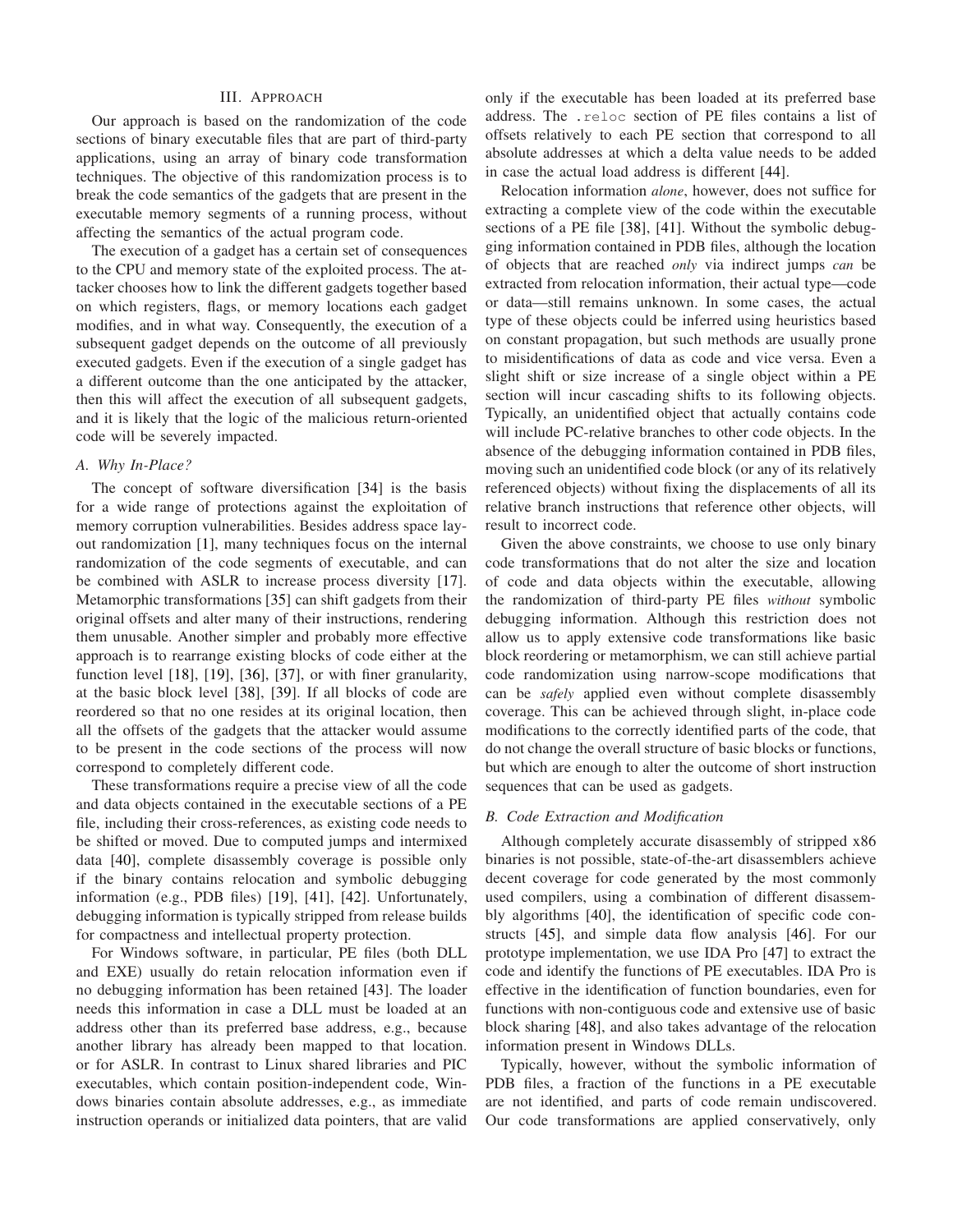on parts of the code for which we can be confident that have been accurately disassembled. For instance, IDA Pro speculatively disassembles code blocks that are reached only through computed jumps, taking advantage of the relocation information contained in PE files. However, we do not enable such heuristic code extraction methods in order to avoid any disastrous modifications due to potentially misidentified code. In practice, for the code generated by most compilers, relocation information also ensures that the correctly identified basic blocks have no entry point other than their first instruction. Similarly, some transformations that rely on the proper identification of functions are applied only on the code of correctly recognized functions. Our implementation is separate from the actual code extraction framework used, which means that IDA Pro can be replaced or assisted by alternative code extraction approaches [\[41\]](#page-13-26), [\[49\]](#page-13-34), [\[50\]](#page-13-35), providing better disassembly coverage.

After code extraction, disassembled instructions are first converted to our own internal representation, which holds additional information such as any implicitly used registers, and the registers and flags read or written by the instruction. For correctness, we also track the use of general purpose registers even in floating point, MMX, and SSE instructions. Although these type of instructions have their own set of registers, they do use general purpose registers for memory references (e.g., as the fmul instruction in Fig. [1\)](#page-4-0). We then proceed and apply the in-place code transformations discussed in the following section. These are applied only on the parts of the executable segments that contain (intended or unintended [\[2\]](#page-12-1)) instruction sequences that can be used as gadgets. As a result of some of the transformations, instructions may be moved from their original locations within the same basic block. In these cases, for instructions that contain an absolute address in some of their operands, the corresponding entries in the .reloc sections of the randomized PE file are updated with the new offsets where these absolute addresses are now located.

Our prototype implementation processes each PE file individually, and generates multiple randomized copies that can then replace the original. Given the complexity of the analysis required for generating a set of randomized instances of an input file (in the order of a few minutes on average for the PEs used in our tests), this allows the off-line generation of a pool of randomized PE files for a given application. Note that for most of the tested Windows applications, only some of the DLLs need to be randomized, as the rest are usually ASLRenabled (although they can also be randomized for increased protection). In a production deployment, a system service or a modified loader can then pick a different randomized version of the required PEs each time the application is launched, following the same way of operation as tools like EMET [\[51\]](#page-13-36).

## IV. IN-PLACE CODE TRANSFORMATIONS

In this section we present in detail the different code transformations used for in-place code randomization. Although some of the transformations such as instruction reordering and register reassignment are also used by compilers and polymorphic code engines for code optimization [\[52\]](#page-13-37) and obfuscation [\[35\]](#page-13-20), applying them at the binary level—without having access to the higher-level structural and semantic information available in these settings—poses significant challenges.

#### <span id="page-3-1"></span>*A. Atomic Instruction Substitution*

One of the basic concepts of code obfuscation and metamorphism [\[35\]](#page-13-20) is that the exact same computation can be achieved using a countless number of different instruction combinations. When applied for code randomization, substituting the instructions of a gadget with a functionally-equivalent—but different—sequence of instructions would not affect any ROP code that uses that gadget, since its outcome would be the same. However, by modifying the instructions of the original program code, this transformation in essence modifies certain bytes in the code image of the program, and consequently, can drastically alter the structure of non-intended instruction sequences that overlap with the substituted instructions.

Many of the gadgets used in ROP code consist of unaligned instructions that have not been emitted by the compiler, but which happen to be present in the code image of the process due to the density and variable-length nature of the x86 instruction set. In the example of Fig. [1\(](#page-4-0)a), the actual code generated by the compiler consists of the instructions mov; cmp; lea; starting at byte B0.<sup>[1](#page-3-0)</sup> However, when disassembling from the next byte, a useful non-intended gadget ending with ret is found.

Compiled code is highly optimized, and thus the replacement of even a single instruction in the original program code usually requires either a longer instruction, or a combination of more than one instruction, for achieving the same purpose. Given that our aim is to randomize the code of stripped binaries, even a slight increase in the size of a basic block is not possible, which makes the most commonly used instruction substitution techniques unsuitable for our purpose.

In certain cases though, it is possible to replace an instruction with a single, functionally-equivalent instruction of the *same* length, thanks to the flexibility offered by the extensive x86 instruction set. Besides obvious candidates based on replacing addition with negative subtraction and inversely, there are also some instructions that come in different forms, with different opcodes, depending on the supported operand types. For example, add  $r/m32$ , r32 stores the result of the addition in a register *or* memory operand (r/m32), while add  $r32$ ,  $r/m32$  stores the result in a register (r32). Although these two forms have different opcodes, the two instructions are equivalent when both operands happen to be registers. Many arithmetic and logical instructions have such dual equivalent forms, while in some cases there can be up to five equivalent instructions (e.g., test r/m8,r8, or r/m8,r8, or r8,  $r/m8$ , and  $r/m8$ , r8, and r8,  $r/m8$ , affect the flags of the EFLAGS register in the same way when both operands are

<span id="page-3-0"></span><sup>&</sup>lt;sup>1</sup> The code of all examples throughout the paper comes from icucnv36.dll, included in Adobe Reader v9.3.4. This DLL was used for the ROP code of a DEP-bypass exploit for CVE-2010-2883 [\[53\]](#page-13-38) (see Table [II\)](#page-10-0).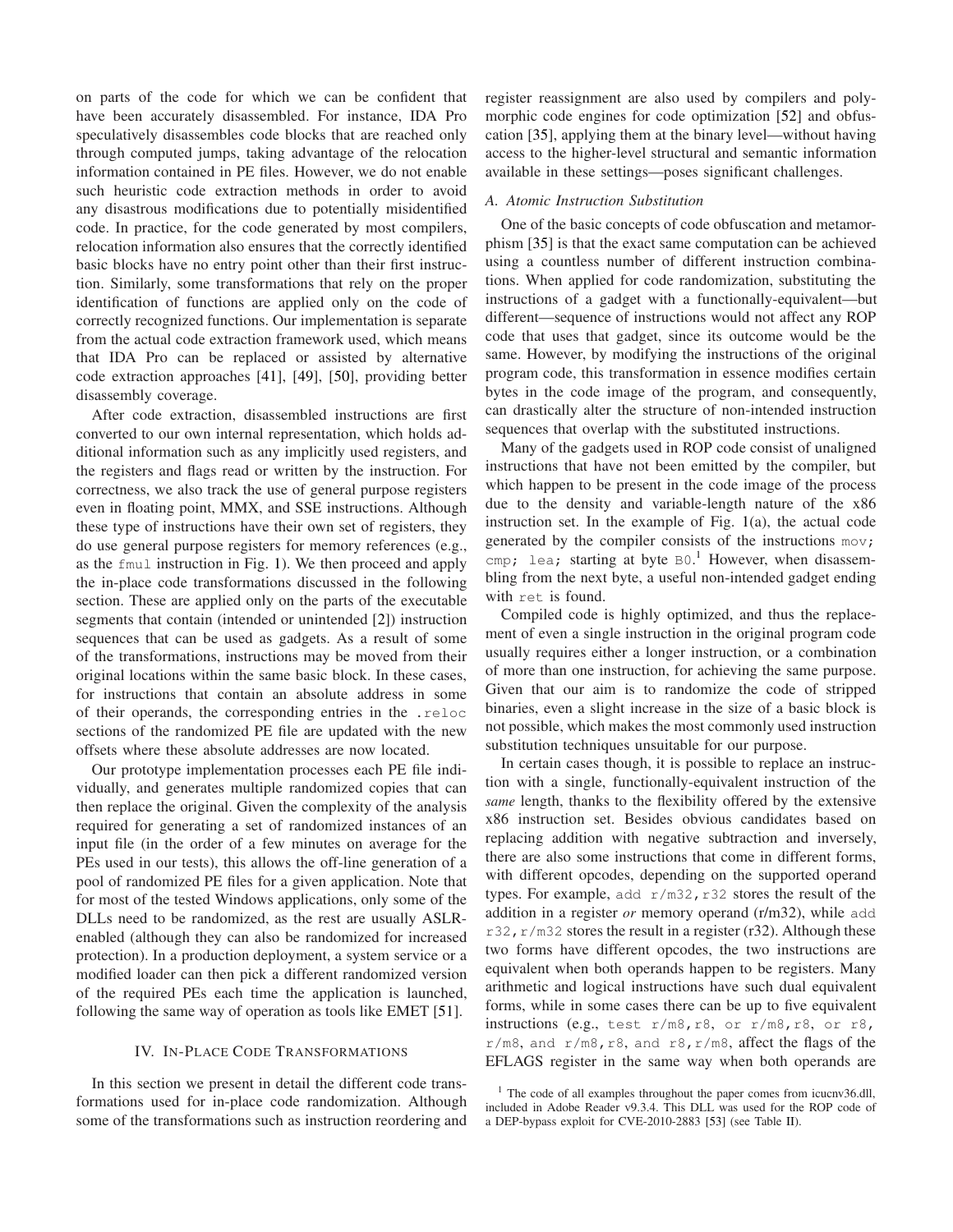

<span id="page-4-0"></span>Figure 1. Example of atomic instruction substitution. The equivalent, but different form of the cmp instruction does not change the original program code (a), but renders the non-intended gadget unusable (b).

the *same* register). In our prototype implementation we use the sets of equivalent instructions used in Hydan [\[54\]](#page-13-39), a tool for hiding information in x86 executables, with the addition of one more set that includes the equivalent versions of the xchg instruction.

As shown in Fig. [1\(](#page-4-0)b), both operands of the cmp instruction are registers, and thus it can be replaced by its equivalent form, which has different opcode and ModR/M bytes [\[55\]](#page-13-40). Although the actual program code does not change, the ret instruction that was "included" in the original cmp instruction has now disappeared, rendering the gadget unusable. In this case, the transformation completely *eliminates* the gadget, and thus will be applied in all instances of the randomized binary. In contrast, when a substitution does not affect the gadget's final indirect jump, then it is applied probabilistically.

## *B. Instruction Reordering*

In certain cases, it is possible to reorder the instructions of small self-contained code fragments without affecting the correct operation of the program. This transformation can significantly impact the structure of non-intended gadgets, but can also break the attacker's assumptions about gadgets that are part of the actual machine code.

*1) Intra Basic Block Reordering:* The actual instruction scheduling chosen during the code generation phase of a compiler depends on many factors, including the cost of instructions in cycles, and the applied code optimization techniques [\[52\]](#page-13-37). Consequently, the code of a basic block is often just one among several possible instruction orderings that are all equivalent in terms of correctness. Based on this observation, we can partially modify the code within a basic block by reordering some of its instructions according to an alternative instruction scheduling.

The basis for deriving an alternative instruction scheduling is to determine the ordering relationships among the instructions, which must always be satisfied to maintain code correctness. The *dependence graph* of a basic block represents the instruction interdependencies that constrain the possible instruction schedules [\[56\]](#page-13-41). Since a basic block contains straightline code, its dependence graph is a directed acyclic graph with machine instructions as vertices, and dependencies between instructions as edges. We apply dependence analysis on the code of disassembled basic blocks to build their dependence graph using an adaptation of a standard dependence DAG con-

struction algorithm [\[56,](#page-13-41) Fig. 9.6] for machine code. Applying dependence analysis directly on machine code requires a careful treatment of the dependencies between x86 instructions. Compared to the analysis of code expressed in an intermediate representation form, this includes the identification of data dependencies not only between register and memory operands, but also between CPU flags and implicitly used registers and memory locations.

For each instruction i, we derive the sets use [i] and  $def[i]$ with the registers used and defined by the instruction. Besides register operands and registers used as part of effective address computations, this includes any implicitly used registers. For example, the use and def sets for pop eax are  $\{esp\}$  and  ${eax, esp}$ , while for rep stosb<sup>[2](#page-4-1)</sup> are  ${ecx, eax, edi}$  and  ${ex, edi}$ , respectively. We initially assume that all instructions in the basic block depend on each other, and then check each pair for read-after-write (RAW), write-after-read (WAR), and write-after-write (WAW) dependencies. For example,  $i_1$ and  $i_2$  have a RAW dependency if any of the following conditions is true: i)  $def[i_1] \cap use[i_2] \neq \emptyset$ , ii) the destination operand of  $i_1$  and the source operand of  $i_2$  are both a memory location, iii)  $i_1$  writes at least one flag read by  $i_2$ .

Note that condition ii) is quite conservative, given that  $i_2$ will actually depend on  $i_1$  only if  $i_2$  reads the *same* memory location written by  $i_1$ . However, unless both memory operands use absolute addresses, it is hard to determine statically if the two effective addresses point to the same memory location. In our future work, we plan to use simple data flow analysis to relax this condition. Besides instructions with memory operands, this condition should also be checked for instructions with implicitly accessed memory locations, e.g., push and pop. The conditions for WAR and WAW dependencies are analogous. If no conflict is found between two instructions, then there is no constraint in their execution order.

Figure  $2(a)$  $2(a)$  shows the code of a basic block that contains a non-intended gadget, and Fig. [3](#page-5-1) its corresponding dependence DAG. Instructions not connected via a direct edge are independent, and have no constraint in their relative execution order. Given the dependence DAG of a basic block, the possible orderings of its instructions correspond to the different

<span id="page-4-1"></span> $2$  stosb (Store Byte to String) copies the least significant byte from the eax register to the memory location pointed by the edi register and increments edi's value by one. The rep prefix repeats this instruction until ecx's value reaches zero, while decreasing it after each repetition.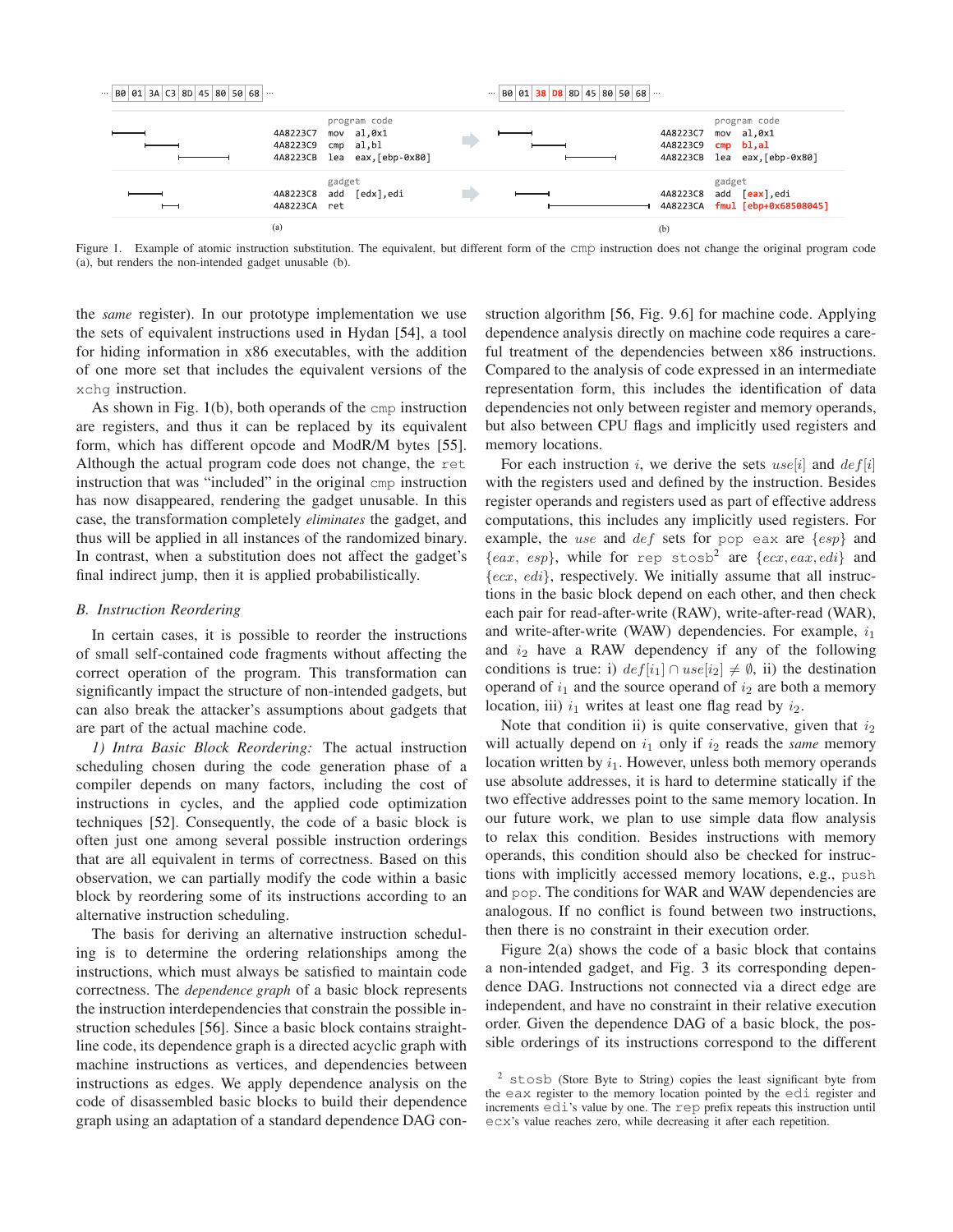

<span id="page-5-0"></span>Figure 2. Example of how intra basic block instruction reordering can affect a non-intended gadget.



<span id="page-5-1"></span>Figure 3. Dependence graph for the code of Fig. [2.](#page-5-0)

topological sorting arrangements of the graph [\[57\]](#page-13-42). Fig. [2\(](#page-5-0)b) shows one of the possible alternative orderings of the original code. The locations of all but one of the instructions and the values of all but one of the bytes have changed, eliminating the non-intended gadget contained in the original code. Although a new gadget has appeared a few bytes further into the block, (ending again with a ret instruction at byte C3), an attacker cannot depend on it since alternative orderings will shift it to other locations, and some of its internal instructions will always change (e.g., in this example, the useful pop ecx is gone). In fact, the ret instruction can be eliminated altogether using atomic instruction substitution.

An underlying assumption we make here is that basic block boundaries will not change at runtime. If a computed control transfer instruction targets a basic block instruction other than its first, then reordering may break the semantics of the code. Although this may seem restrictive, we note that throughout our evaluation we did not encounter any such case. For compiler-generated code, IDA Pro is able to compute all jump targets even for computed jumps based on the PE relocation information. In the most conservative case, users may choose to disable instruction reordering and still benefit from the randomization of the other techniques—Section [V](#page-7-0) includes results for each technique individually.

*2) Reordering of Register Preservation Code:* The calling convention followed by the majority of compilers for Windows on x86 architectures, similarly to Linux, specifies that the ebx, esi, edi, and ebp registers are callee-saved [\[58\]](#page-13-43). The remaining general purpose registers, known as scratch or volatile registers, are free for use by the callee without restrictions. Typically, a function that needs to use more than the available scratch registers, preserves any non-volatile registers before

| 0    |     |          |                                  | 4A834B3B |     |                                  |
|------|-----|----------|----------------------------------|----------|-----|----------------------------------|
| $-4$ |     |          |                                  | 4A834B3C |     |                                  |
| -8   | mov | ebx, ecx |                                  | 4A834B3D |     |                                  |
| $-8$ |     |          |                                  | 4A834B3E | mov | ebx, ecx                         |
| -C   | mov | esi.edx  |                                  | 4A834B40 | mov | esi.edx                          |
|      |     |          |                                  | .        |     |                                  |
| -C   | pop | edi      |                                  | 4A834B7C | pop | esi                              |
| $-8$ | pop | esi      |                                  | 4A834B7D | pop | ebx                              |
| $-4$ | pop | ebx      |                                  | 4A834B7E | pop | edi                              |
| 0    | ret |          |                                  | 4A834B7F | ret |                                  |
|      |     |          |                                  |          | (b) |                                  |
|      |     | (a)      | push ebx<br>push esi<br>push edi |          |     | push edi<br>push ebx<br>push esi |

<span id="page-5-2"></span>Figure 4. Example of register preservation code reordering.

modifying them by storing their values on the stack. This is usually done at the function prologue through a series of push instructions, as in the example of Fig. [4\(](#page-5-2)a), which shows the very first and last instructions of a function. At the function epilogue, a corresponding series of pop instructions restores the saved values from the stack, right before returning to the caller. Sequences that contain pop instructions followed by ret are among the most widely used gadgets found in ROP exploits, since they allow the attacker to load registers with values that are supplied as part of the injected payload [\[59\]](#page-13-44). The order of the pop instructions is crucial for initializing each register with the appropriate value.

As seen in the function prologue, the compiler stores the values of the callee-saved registers in arbitrary order, and sometimes the relevant push instructions are interleaved with instructions that use previously-preserved registers. At the function epilogue, the saved values are pop'ed from the stack in *reverse* order, so that they end up to the proper register. Consequently, as long as the saved values are restored in the right order, their actual order on the stack is irrelevant. Based on this observation, we can randomize the order of the push and pop instructions of register preservation code by maintaining the first-in-last-out order of the stored values, as shown in Fig. [4\(](#page-5-2)b). In this example, there are six possible orderings of the three pop instructions, which means that any assumption that the attacker may make about which registers will hold the two supplied values, will be correct with a probability of one in six (or one in three, if only one register needs to be initialized). In case only two registers are preserved, there are two possible orderings, allowing the gadget to operate correctly half of the time.

This transformation is applied conservatively, only to func-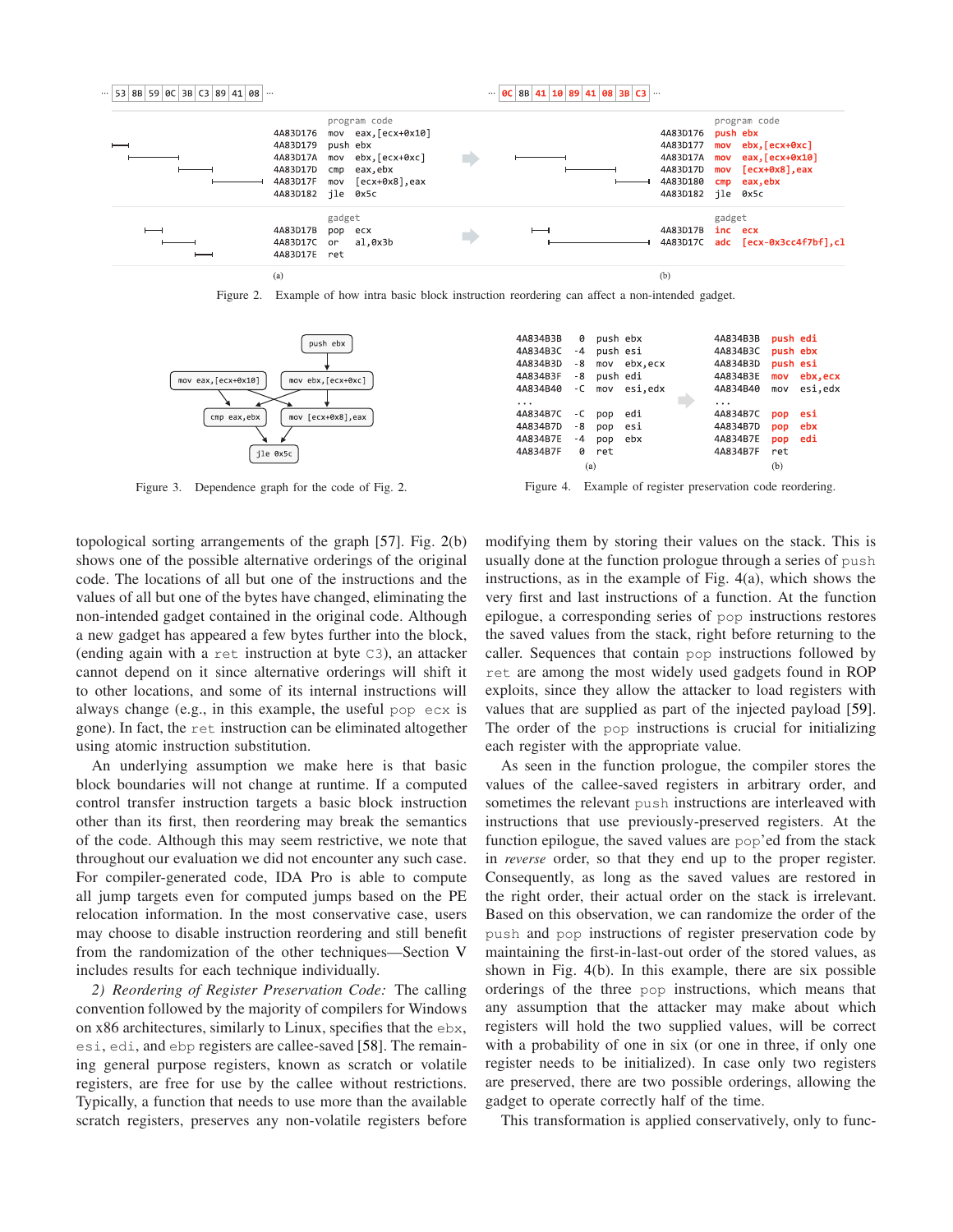tions with accurately disassembled prologue and epilogue code. To make sure that we properly match the push and pop instructions that preserve a given register, we monitor the stack pointer delta throughout the whole function, as shown in the second column of Fig. [4\(](#page-5-2)a). If the deltas at the prologue and epilogue do not match, e.g., due to call sites with unknown calling conventions throughout the function, or indirect manipulation of the stack pointer, then no randomization is applied. As shown in Fig. [4\(](#page-5-2)b), any non-preservation instructions in the function prologue are reordered along with the push instructions by maintaining any interdependencies, as discussed in the previous section. For functions with multiple exit points, the preservation code at all epilogues should match the function's prologue. Note that there can be multiple push and pop pairs for the same register, in case the register is preserved only throughout some of the execution paths of a function.

## *C. Register Reassignment*

Although the program points at which a certain variable should be stored in a register or spilled into memory are chosen by the compiler using sophisticated allocation algorithms, the actual name of the general purpose register that will hold a particular variable is mostly an arbitrary choice. Based on this observation, we can reassign the names of the register operands in the existing code according to a different—but equivalent—register assignment, without affecting the semantics of the original code. When considering each gadget as an autonomous code sequence, this transformation can alter the outcome of many gadgets, which will now read or modify different registers than those assumed by the attacker.

Due to the much higher cost of memory accesses compared to register accesses, compilers strive to map as many variables as possible to the available registers. Consequently, at any point in a large program, multiple registers are usually in use, or *live* at the same time. Given the control flow graph (CFG) of a compiled program, a register r is *live* at a program point p iff there is a path from  $p$  to a use of  $r$  that does not go through a definition of r. The *live range* of r is defined as the set of program points where  $r$  is live, and can be represented as a subgraph of the CFG [\[60\]](#page-13-45). Since the same register can hold different variables at different points in the program, a register can have multiple disjoint live regions in the same CFG.

For each correctly identified function, we compute the live ranges of all registers used in its body by performing liveness analysis [\[52\]](#page-13-37) directly on the machine code. Given the CFG of the function and the sets use |i| and  $defi$ | for each instruction i, we derive the sets  $in[i]$  and  $out[i]$  with the registers that are *live-in* and *live-out* at each instruction. For this purpose, we use a modified version of a standard live-variable analysis algorithm  $[52, Fig. 9.16]$  that computes the *in* and *out* sets at the instruction level, instead of the basic block level. The algorithm computes the two sets by iteratively reaching a fixed point for the following data-flow equations:  $in[i] = use[i] \cup$  $(out[i] - def[i])$  and  $out[i] = \bigcup \{in[s] : s \in succ[i]\},$  were  $succ[i]$ is the set of all possible successors of instruction  $i$ .



<span id="page-6-0"></span>Figure 5. The live ranges of eax and edi in part of a function. The two registers can be swapped in all instructions throughout their parallel, selfcontained regions  $a_0$  and  $d_1$  (lines 3–12).

Figure [5](#page-6-0) shows part of the CFG of a function and the corresponding live ranges for eax and edi. Initially, we assume that all registers are live, since some of them may hold values that have been set by the caller. In this example, edi is live when entering the function, and the push instruction at line 2 stores (uses) its current value on the stack. The following mov instruction initializes (defines) edi, ending its previous live range  $(d_0)$ . Note that although a live range is a sub-graph of the CFG, we illustrate and refer to the different live ranges as linear regions for the sake of convenience.

The next definition of edi is at line 15, which means that the last use of its previous value at line 11 also ends its previous live region  $d_1$ . Region  $d_1$  is a *self-contained* region, within which we can be confident that edi holds the same variable. The eax register also has a self-contained live region  $(a_0)$  that runs in parallel with  $d_1$ . Conceptually, the two live ranges can be extended to share the same boundaries. Therefore, the two registers can be swapped across all the instructions located within the boundaries of the two regions, without altering the semantics of the code.

The call eax instruction at line 12 can be conveniently used by an attacker for calling a library function or another gadget. By reassigning eax and edi across their parallel live regions, any ROP code that would depend on eax for transferring control to the next piece of code, will now jump to an incorrect memory location, and probably crash. For code fragments with just two parallel live regions, an attacker can guess the right register half of the times. In many cases though, there are three or more general purpose registers with parallel live regions, or other available registers that are live before or after another register's live region, allowing for a higher number of possible register assignments.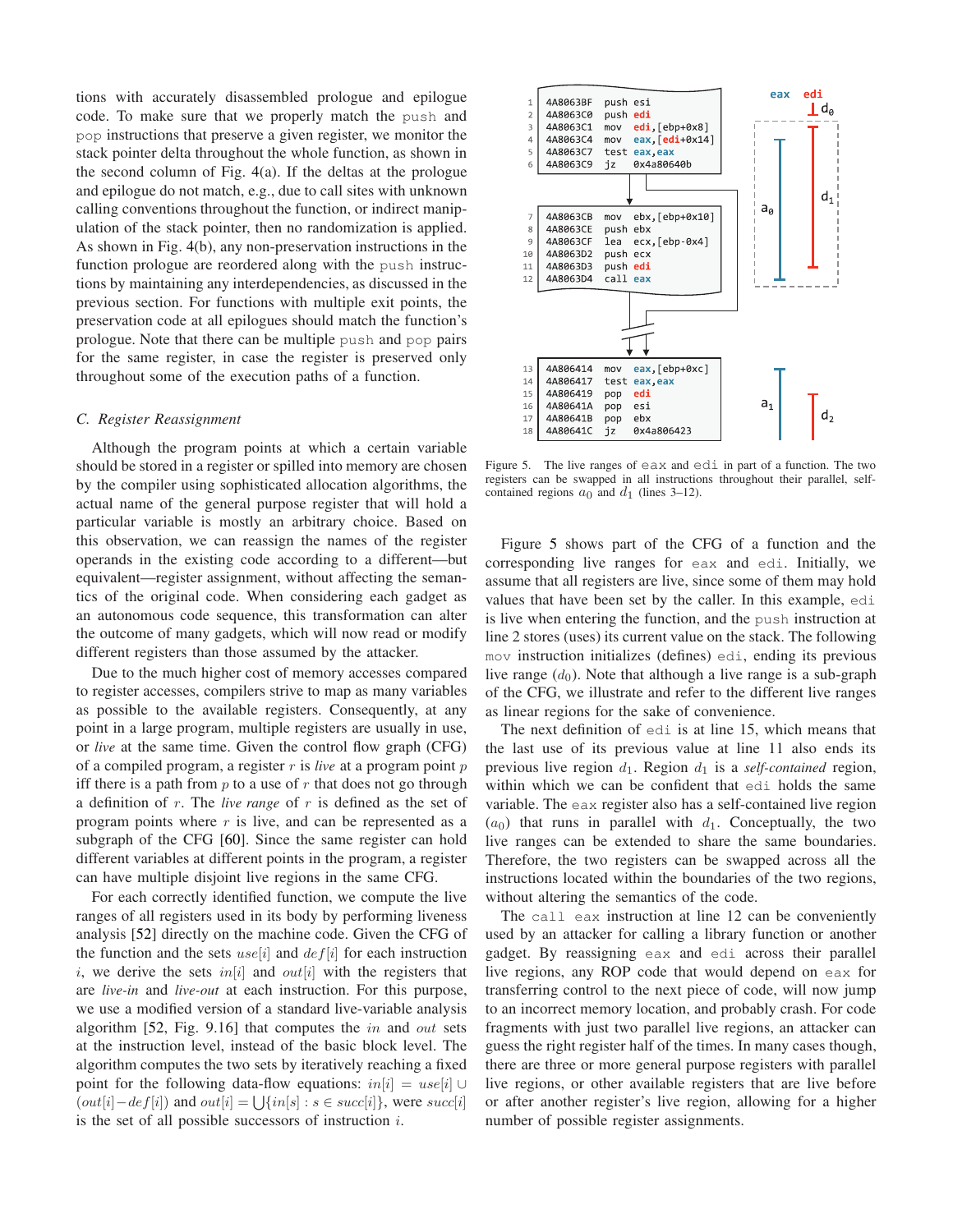The registers used in the original code can be reassigned by modifying the ModR/M and sometimes the SIB byte of the relevant instructions. As in previous code transformations, besides altering the operands of instructions in the existing code, these modifications can also affect overlapping instructions that may be part of non-intended gadgets. Note that implicitly used registers in certain instructions cannot be replaced. For example, the one-byte "move data from string to string" instruction (movs) always uses esi and edi as its source and destination operands, and there is no other one-byte instruction for achieving the same operation using a different set of registers [\[55\]](#page-13-40). Consequently, if such an instruction is part of the live region of one of its implicitly used registers, then this register cannot be reassigned throughout that region. For the same reason, we exclude esp from liveness analysis. Finally, although calling conventions are followed for most of the functions, this is not always the case, as compilers are free to use any custom calling convention for private or static functions. Most of these cases are conservatively covered through a bottom-up call analysis that discovers custom register arguments and return value registers.

First, all the external function definitions found in the import table of the DLL are marked as level-0 functions. IDA Pro can effectively distinguish between different calling conventions that these external functions may follow, and reports their declaration in the C language. Thus, in most cases, the register arguments and the return value register (if any) for each of the level-0 functions are known. For any call instruction to a level-0 function, its register arguments are added to call's set of implicitly read registers, and its return value registers are added to call's set of implicitly written registers.

In the next phase, level-1 functions are identified as the set of functions that call only level-0 functions or no other function. Any registers read by a level-1 function, without prior writing them, are marked as its register arguments. Similarly, any registers written and not read before a return instruction are marked as return value registers. Again, the sets of implicitly read and written register of all the call instructions to level-1 functions are updated accordingly. Similarly, level-2 functions are the ones that call level-1 or level-0 functions, or no other function, and so on. The same process is repeated until no more function levels can be computed. The intuition behind this approach is that private functions, which may use non-standard calling conventions, are called by other functions in the same DLL and, in most cases, not through computed call instructions.

## V. EXPERIMENTAL EVALUATION

## <span id="page-7-0"></span>*A. Randomization Analysis*

*1) Coverage:* A crucial aspect for the effectiveness of inplace code randomization is the randomization coverage in terms of what percentage of the gadgets found in an executable can be safely randomized. A gadget may remain intact for one of the following reasons: i) it is part of data embedded in a code segment, ii) it is part of code that could not be disassembled, or iii) it is not affected by any of our



<span id="page-7-1"></span>Figure 6. Percentage of modifiable gadgets for a set of 5,235 PE files. Indicatively, for the upper 85% of the files, more than 70% of *all* gadgets in the executable segments of each PE file can be modified (shaded area).



<span id="page-7-2"></span>Figure 7. Percentage of modifiable gadgets according to the different code transformations.

transformations. In this section, we explore the randomization coverage of our prototype implementation using a large data set of 5,235 PE files (both DLL and EXE), detailed in Table [I.](#page-8-0)

We consider as a gadget [\[2\]](#page-12-1) any intended or unintended instruction sequence that ends with an indirect control transfer instruction, and which does not contain i) a privileged or invalid instruction (can occur in non-intended instruction sequences), and ii) a control transfer instruction other than its final one, with the exception of indirect call (can be used in the middle of a gadget for calling a library function). We assume a maximum gadget length of five instructions, which is typical for existing ROP code implementations [\[2\]](#page-12-1), [\[33\]](#page-13-18). For larger gadgets, it is possible that the modified part of the gadget may be irrelevant for the purpose of the attacker. For example, if only the first instruction of the gadget inc eax; pop ebx; ret; is randomized, this will not affect any ROP code that either does not rely on the value of eax at that point, or uses the shorter gadget pop ebx; ret; directly. For this reason, we consider *all* different subsequences with length between two to five instructions as separate gadgets.

Figure [6](#page-7-1) shows the percentage of modifiable gadgets out of *all* gadgets found in the executable sections of each PE file (solid line), as a cumulative fraction of all PE files in the data set. In about 85% of the PE files, more that 70% of the gadgets can be randomized by our code transformations. Many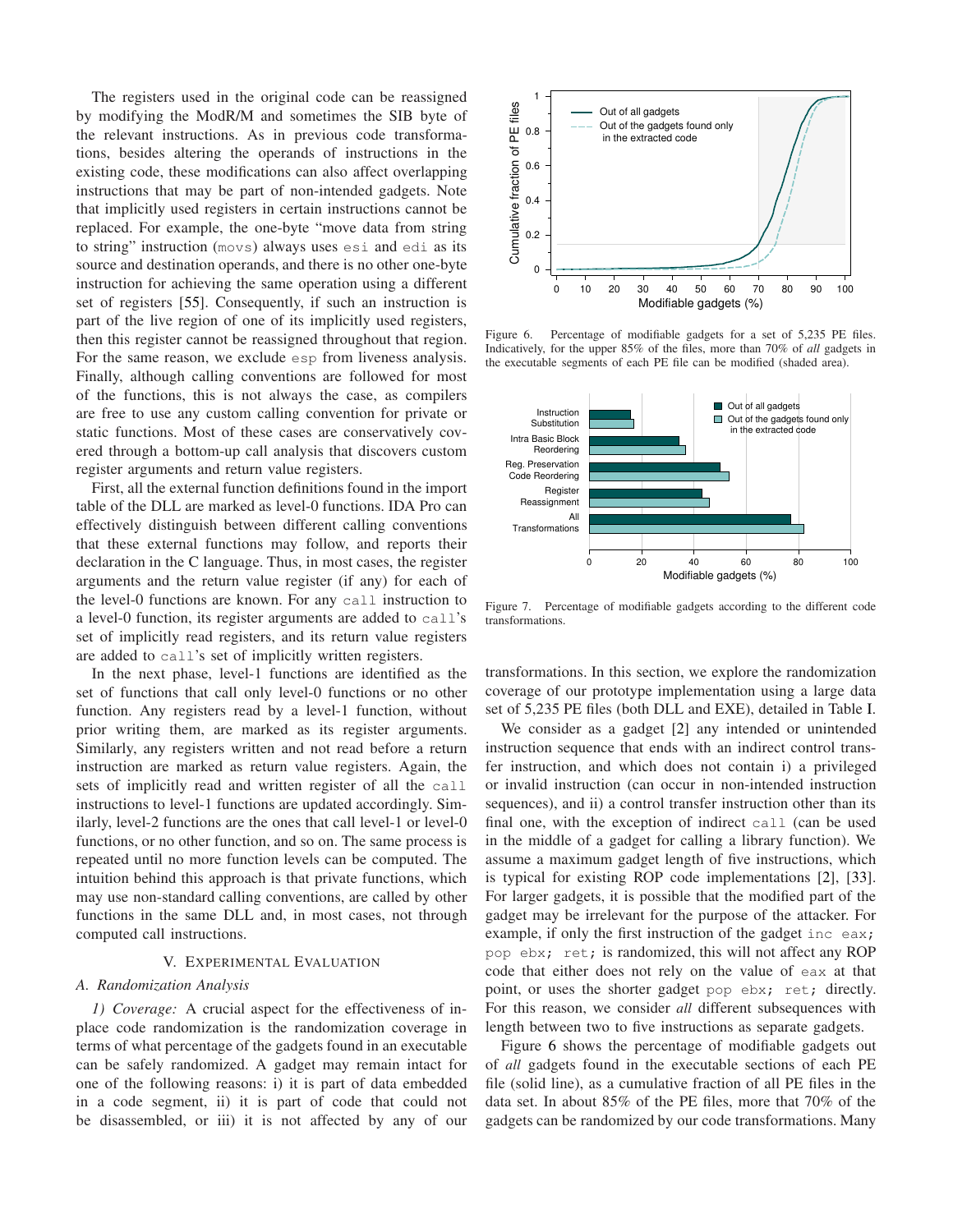Table I MODIFIABLE (ELIMINATED VS. BROKEN) GADGETS FOR A COLLECTION OF VARIOUS PE FILES.

<span id="page-8-0"></span>

| Software       | PE Files | Code (MB) | Total        | Modifiable (%)      | Eliminated (%)    | Broken (%)            |
|----------------|----------|-----------|--------------|---------------------|-------------------|-----------------------|
| Adobe Reader 9 | 43       | 6.7       | 1,250,959    | $943,506$ (75.4)    | $108,614$ (8.7)   | 834,892 (66.7)        |
| Firefox 4      | 28       | 3.5       | 458,760      | 381,011 (83.0)      | 56,800(12.4)      | $324, 211$ (70.6)     |
| iTunes 10      | 75       | 3.7       | 396,478      | 293,392 (74.0)      | $31,779$ (8.0)    | 261,613 (66.0)        |
| Windows XP SP3 | 1,698    | 134.4     | 8,305,177    | $6,452,895$ (77.7)  | $770,589$ (9.3)   | $5,682,306$ (68.4)    |
| Windows 7 SP1  | 3,391    | 324.8     | 16,951,300   | $12,970,844$ (76.5) | $1,637,082$ (9.7) | $11, 333, 762$ (66.8) |
| Total          | 5,235    | 473.1     | 27, 362, 674 | 21,041,648 (76.9)   | $2,604,864$ (9.5) | 18, 436, 784 (67.4)   |



<span id="page-8-1"></span>Figure 8. Impact of code randomization on the broken gadgets' instructions according to their location in the gadget. The order of the bars corresponds to the order of the instructions in the gadget. Indicatively, the first (leftmost) instruction of two-instruction gadgets is altered in more than 80% of all broken two-instruction gadgets.

of the unmodified gadgets are located in parts of code that have not been extracted by IDA Pro, and which consequently will never be affected by our transformations. When considering only the gadgets that are contained within the disassembled code regions on which code randomization can be applied, the percentage of affected gadgets slightly increases (dashed line). Given that we do not take into account code blocks that have been identified by IDA Pro using speculative methods, this shows that the use of a more sophisticated code extraction mechanism will increase the number of gadgets that can be modified. Figure [7](#page-7-2) shows the total percentage of gadgets modified by each code transformation technique for the same data set. Note that a gadget can be modified by more than one technique. Overall, the total percentage of modifiable gadgets across all PE files is about 76.9%, as shown in Table [I.](#page-8-0)

*2) Impact:* We identify two qualitatively different ways in which a code transformation can impact a gadget. As discussed in Sec. [IV-A,](#page-3-1) a gadget can be *eliminated*, if any of the applied transformations removes completely its final control transfer instruction. If the final control transfer instruction remains intact, a gadget can then be *broken*, if at least one of its internal instructions is altered, and the CPU and memory state after its execution is different than the original, i.e., the outcome of its computation is not the same. As shown in Table [I,](#page-8-0) in the average case, about 9.5% of *all* gadgets contained in a PE file can be rendered completely unusable. For a vulnerable application, this already removes about one in ten of the available gadgets for the construction of ROP code. Although the rest of the modifiable gadgets (67.4%) is not eliminated,

they can be "broken" by probabilistically modifying one or more of their instructions.

In case some of the instructions in a broken gadget can never be altered, it is quite possible that part of its functionality will remain unaffected, and thus an attacker could still use it by relying only on its unmodifiable instructions. Especially for larger gadget sizes, if the possible modifications are clustered only around a certain part of the gadget, e.g., its first instructions, then an attacker could predictably rely on the rest of the gadget. We explore this issue by measuring the number of broken gadgets in which an instruction at a given position can be altered.

Figure [8](#page-8-1) shows the impact of code randomization on a broken gadget's instructions, according to their location within the gadget. Each group of bars corresponds to a different gadget length, and in each group, the leftmost bar corresponds to the leftmost instruction of the gadget. For all sizes, the probability that an instruction at a given position will be affected is quite evenly distributed and remains beyond 60%, with the exception of the final (control transfer) instruction. This is expected, since most of the transformations cannot affect the final instruction of intended gadgets (e.g., ret). As we observe, the locations of the modified instructions in broken gadgets are almost equally unpredictable.

*3) Entropy:* Some of the code transformations can perturb a given instruction within a gadget only in a limited number of ways, while others can generate a larger number of permutations. For example, for instructions with only two equivalent forms, atomic instruction substitution can modify a particular location in a gadget only in one way, allowing for two possible states. On the other hand, intra basic block instruction reordering usually results to a large number of possible permutations, especially for larger basic blocks that contain many instructions with no interdependencies.

Usually though, a broken gadget can be modified at multiple locations, and the same location can be altered in multiple ways by more than one code transformations. Consequently, the number of possible randomized states in which a broken gadget can exist, or its randomization *entropy*, corresponds to the product of the number of permutations that each of the different transformations can generate for that gadget. In the worst case, a broken gadget can exist in two possible states: its original form, or its alternative after modification. For example, there are only two possible orderings for the pop instructions in an intended gadget of the form pop reg; pop reg; ret; given that no other transformation can alter it.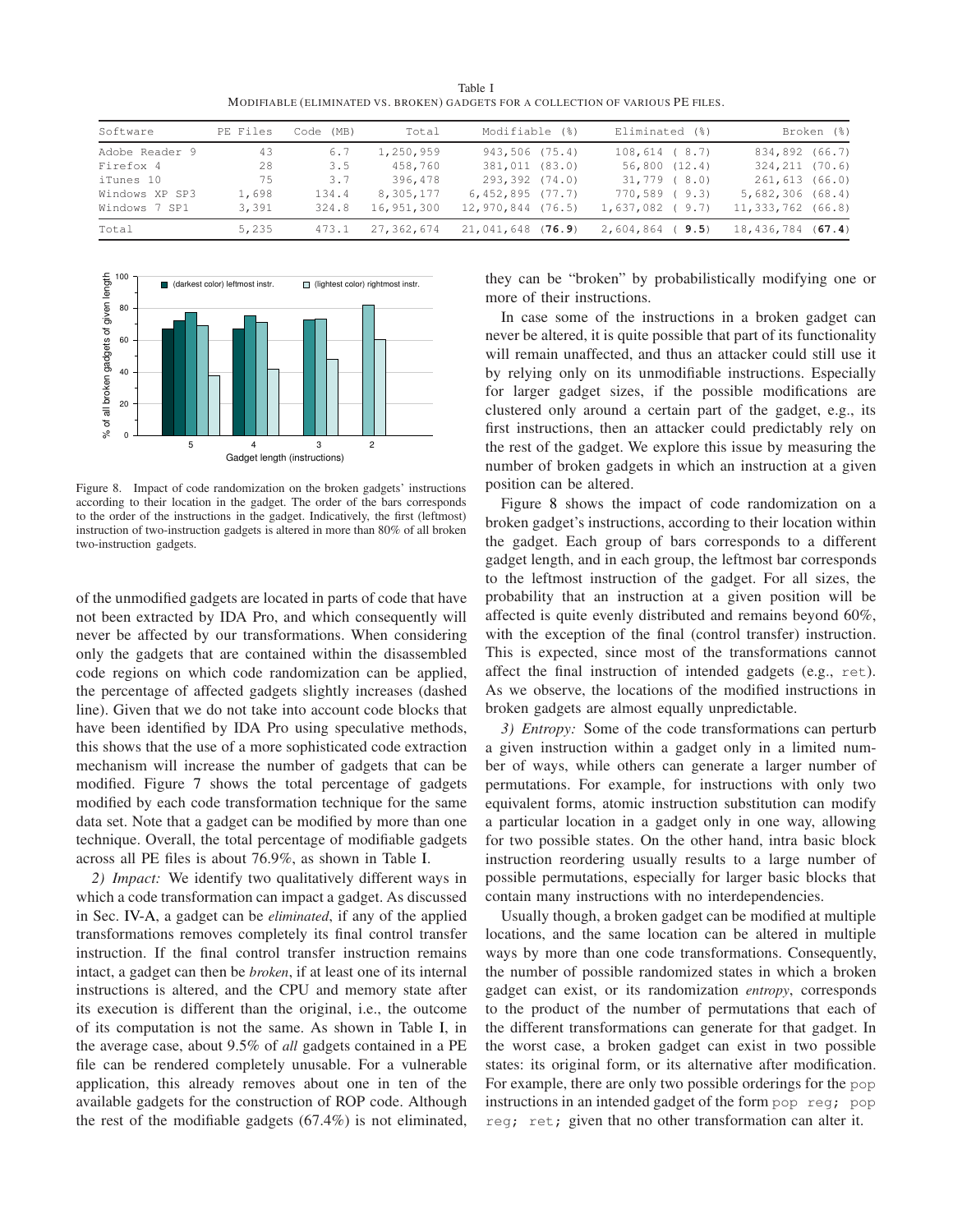

<span id="page-9-0"></span>Figure 9. Randomization entropy for broken gadgets.

Figure [9](#page-9-0) shows the number of possible randomized versions of each gadget (including its original), as a cumulative fraction of all broken gadgets. As seen in the lower left corner, a small amount of about 12% of the gadgets can be modified only in one way, and thus can exist in two possible states. However, the randomization entropy increases exponentially, and the upper 80% of the gadgets have four or more randomized states. As more of the different transformations are applied on the same gadget, the randomization entropy increases to thousands of possible modified states.

Although for a small amount of gadgets an attacker can have a 50% chance of guessing the actual behavior of a gadget, ROP code relies on a chain of many different gadgets to achieve its purpose (11–18 unique gadgets in the exploits we tested). Even if one of the gadgets behaves in a non-expected way, then the ROP code will fail. Given that code randomization typically breaks (or even eliminates) several of the gadgets used in a ROP exploit, the number of possible randomized states that can prevent the correct execution of the ROP code is usually very high, as demonstrated in Sec. [V-C.](#page-9-1)

#### *B. Correctness and Performance*

One of the basic principles of our approach is that the different in-place code randomization techniques should be applied cautiously, without breaking the semantics of the program. A straightforward way to verify the correctness of our code transformations is to apply them on existing code and compare the outcome before and after modification. Simply running a randomized version of a third-party application and verifying that it behaves in the expected way can provide a first indication. However, using this approach, it is hard to exercise a significant part of the code, and potentially incorrect modifications may go unnoticed.

For this purpose, we used the test suite of Wine [\[61\]](#page-13-46), a compatibility layer that allows Windows applications to run on Unix-like operating systems. Wine provides alternative implementations of the DLLs that comprise the Windows API, and comes with an extensive test suite that covers the implementations of most functions exported by the core Windows DLLs. Each function is executed multiple times using various inputs that test different conditions, and the outcome of each

execution is compared against a known, expected result. We ported the test code for about one third of the 109 DLLs included in the test suite of Wine v1.2.2, and used it directly on the actual DLLs from a Windows 7 installation. Using multiple randomized versions of each tested DLL, we verified that in all runs, all tests completed successfully.

We took advantage of the extensive and diverse code execution coverage of this experiment to also evaluate the impact of in-place code randomization to the runtime performance of the modified code. Among the different code transformations, instruction reordering is the only one that could potentially introduce some non-negligible overhead, given that sometimes the chosen ordering may be sub-optimal. We measured the overall CPU user time for the completion of all tests by taking the average time across multiple runs, using both the original and the randomized versions of the DLLs. In all cases, there was no observable difference in the two times, within measurement error.

## <span id="page-9-1"></span>*C. Effectiveness*

*1) ROP Exploits:* We evaluated the effectiveness of in-place code randomization using publicly available ROP exploits against vulnerable Windows applications [\[53\]](#page-13-38), [\[62\]](#page-13-47), [\[63\]](#page-13-48), as well as generic ROP payloads based on commonly used DLLs [\[64\]](#page-13-49), [\[65\]](#page-13-50). These seven different ROP code implementations, listed in Table [II,](#page-10-0) bypass Windows DEP and execute a second-stage shellcode, as described in Sec. [II,](#page-1-0) and work even in the latest version of Windows, with DEP and ASLR enabled. The ROP code used in the three exploits is implemented with gadgets from one or a few DLLs that do not support ASLR, as shown in the second column of Table [II.](#page-10-0) The number of unique gadgets used in each case varies between 10–18, and typically a large part of the gadgets is repeatedly executed at many points throughout the ROP code. When replacing the original non-ASLR DLLs of each application with randomized versions, in all cases the exploits were rendered unsuccessful. Similarly, we used a custom application to test the generic ROP payloads and verified that the ROP code did not succeed when the corresponding DLL was randomized.

The ROP code of the exploit against Acrobat Reader uses just 11 unique gadgets, all coming from a single non-ASLR DLL (icucnv36.dll). From these gadgets, in-place code randomization can alter six of them: one gadget is completely eliminated, while the other five broken gadgets have 2, 2, 3, 4, and 6 possible states, respectively, resulting to a total of 287 randomized states (*in addition* to the always eliminated gadget, which also alone breaks the ROP code). Even if we assume that no elimination were possible, the exploit would still succeed only in one out of the 288 (0.35%) possible instances (including the original) of the given gadget set. Considering that this is a client-side exploit, in which the attacker will probably have only one or a few opportunities for tricking the user to open the malicious PDF file, the achieved randomization entropy is quite high—always assuming that none of the gadgets could have been eliminated. As shown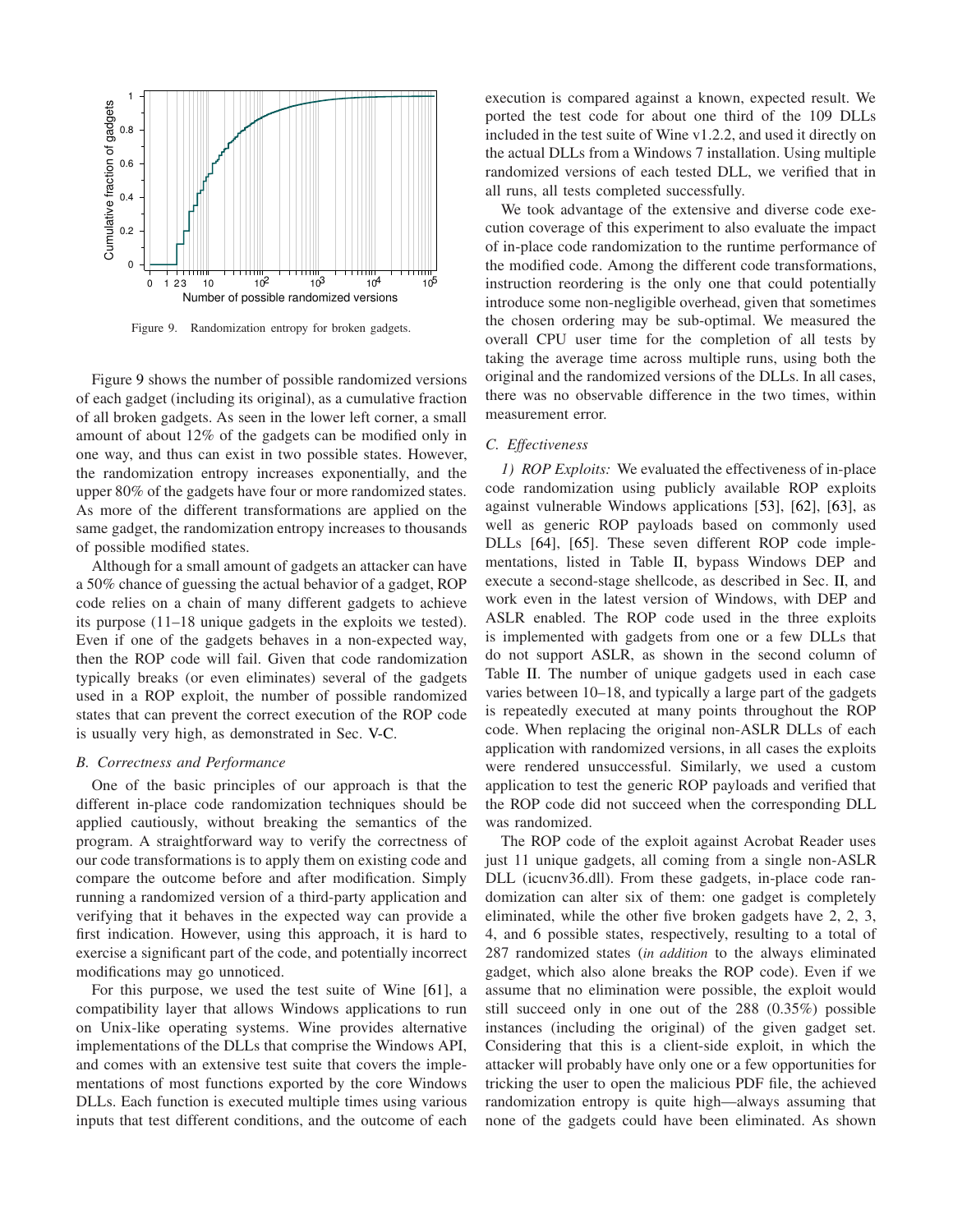Table II ROP EXPLOITS [\[53\]](#page-13-38), [\[62\]](#page-13-47), [\[63\]](#page-13-48) AND GENERIC ROP PAYLOADS [\[64\]](#page-13-49), [\[65\]](#page-13-50) TESTED ON WINDOWS 7 SP1.

<span id="page-10-0"></span>

| ROP exploit/payload      | non-ASLR DLLs:<br>used for ROP | Gadgets in<br>non-ASLR DLLs | Modifiable (total %: Unique Gadgets Used: |  |                 | Broken % Eliminated %) Modifiable (Br., El.) Combinations |
|--------------------------|--------------------------------|-----------------------------|-------------------------------------------|--|-----------------|-----------------------------------------------------------|
| Adobe Reader v9.3.4 [53] | 3:1                            | 36,760                      | 28,637 (77.9: 70.1 7.8)                   |  | 11: 6 $(5, 1)$  | 287                                                       |
| Integard Pro v2.2.0 [62] | 1:1                            | 5,137                       | 4,027 (78.4: 70.5 7.9)                    |  | 16: 10 $(9, 1)$ | 322,559                                                   |
| Mplayer Lite r33064 [63] | 5:2                            | 117,822                     | 104,671 (88.8: 70.0 18.8)                 |  | 18: 7 $(6, 1)$  | 1,128,959                                                 |
| msvcr71.dll [64]         | 1:1                            | 10,301                      | $7,129$ (69.2: 59.6 9.6)                  |  | 14: 9(8, 1)     | 3, 317, 760                                               |
| msvcr71.dll [65]         | 1:1                            | 10,301                      | $7,129$ (69.2: 59.6 9.6)                  |  | 16: 8(8, 0)     | 1,728,000                                                 |
| mscorie.dll [64]         | 1:1                            | 1,616                       | $1,304$ (80.6: 73.5 7.1)                  |  | 10: 4 $(4, 0)$  | 25,200                                                    |
| mfc71u.dll [65]          | 1:1                            | 86,803                      | $64,053$ (73.8: 68.7 5.1)                 |  | 11: 6 $(6, 0)$  | 170,496                                                   |

in Table [II,](#page-10-0) the number of possible randomized states in the rest of the cases is several orders of magnitude higher. This is mostly due to the larger number of broken gadgets, as well as due to a few broken gadgets with tens of possible modified states, which both increase the number of states exponentially.

Next, we explored whether the affected gadgets could be directly replaced with unmodifiable gadgets in order to reliably circumvent our technique. Out of the six affected gadgets in the Adobe Reader exploit, only four can be directly replaced, meaning that the exploit cannot be trivially modified to bypass randomization. Furthermore, two of the gadgets have only one replacement each, and both replacements are found in code regions that are not discovered by IDA Pro—both could be randomized using a more precise code extraction method. For the rest of the ROP payloads, there are at least three irreplaceable gadgets in each case.

We should note that the relatively small number of gadgets used in most of these ROP payloads is a worst-case scenario for our technique, which however not only is able to prevent these exploits, but also does not allow the attacker to directly replace all the affected gadgets. Indeed, besides the more complex ROP payloads used in the Integard and Mplayer exploits, the rest of the payloads use API functions that are already imported by a non-ASLR DLL, and simply call them directly using hard-coded addresses. This type of API invocation is much simpler and requires fewer gadgets [\[26\]](#page-13-11) compared to ROP code like the one used in the Integard and Mplayer exploits (16 and 18 unique gadgets, respectively), which first dynamically locates a pointer to kernel32.dll (always ASLR-enabled in Windows 7) and then gets a handle to VirtualProtect.

*2) Automated ROP Payload Generation:* The fact that some of the randomized gadgets are not directly replaceable does not necessarily mean that the same outcome cannot be achieved using solely unmodifiable gadgets. To assess whether an attacker could construct a ROP payload resistant to inplace code randomization based on gadgets that cannot be randomized, we used Q [\[26\]](#page-13-11) and Mona [\[27\]](#page-13-12), two automated ROP code construction tools.

Q is a general-purpose ROP compiler that uses semantic program verification techniques to identify the functionality of gadgets, and provides a custom language, named QooL, for writing input programs. Its current implementation only supports simple QooL programs that call a single function or system call, while passing a single custom argument. In case

the function to be called belongs to an ASLR-enabled DLL, Q can compute a handle to it through the import table of a non-ASLR DLL [\[12\]](#page-12-9), when applicable. We should note that although Q currently compiles only basic QooL programs that call a single API function, this does not limit our evaluation, but on the contrary, stresses even more our technique. The simpler the programs, the fewer the gadgets used, which makes it easier for Q to generate ROP code even when our technique limits the number of available gadgets.

Mona is a plug-in for Immunity Debugger [\[66\]](#page-13-51) that automates the process of building Windows ROP payloads for bypassing DEP. Given a set of non-ASLR DLLs, Mona searches for available gadgets, categorizes them according to their functionality, and then attempts to automatically generate four alternative ROP payloads for giving execute permission to the embedded shellcode and then invoking it, based on the VirtualProtect, VirtualAlloc, NtSetInformationProcess, and SetProcessDEPPolicy API functions (the latter two are not supported in Windows 7).

Considering the functionality of the ROP payloads generated by the two tools, Mona generates slightly more complex payloads, but its gadget composition engine is less sophisticated compared to Q's. Q generates payloads that compute a function address, construct its single argument, and call it. Payloads generated by Mona also call a single memory allocation API function (which though requires the construction of several arguments), copy the shellcode to the newly allocated area, and transfer control to it. Note that the complexity of the ROP code used in the tested exploits is even higher, since they rely on up to four different API functions [\[53\]](#page-13-38), or "walk up" the stack to discover pointers to non-imported functions from ASLR-enabled DLLs [\[62\]](#page-13-47), [\[63\]](#page-13-48).

Table [III](#page-11-0) shows the results of running Q and Mona on the same set of applications and DLLs used in the previous section (for applications, all non-ASLR DLLs are analyzed collectively), for two different cases: when all gadgets are available to the ROP compiler, and when only the nonrandomized gadgets are available. The second case aims to build a payload that will be functional even when code randomization is applied. Although both Q and Mona were able to create payloads when applied on the original DLLs in almost all cases, they failed to construct any payload using only non-randomized gadgets in *all* cases.

Although our technique was able to prevent two different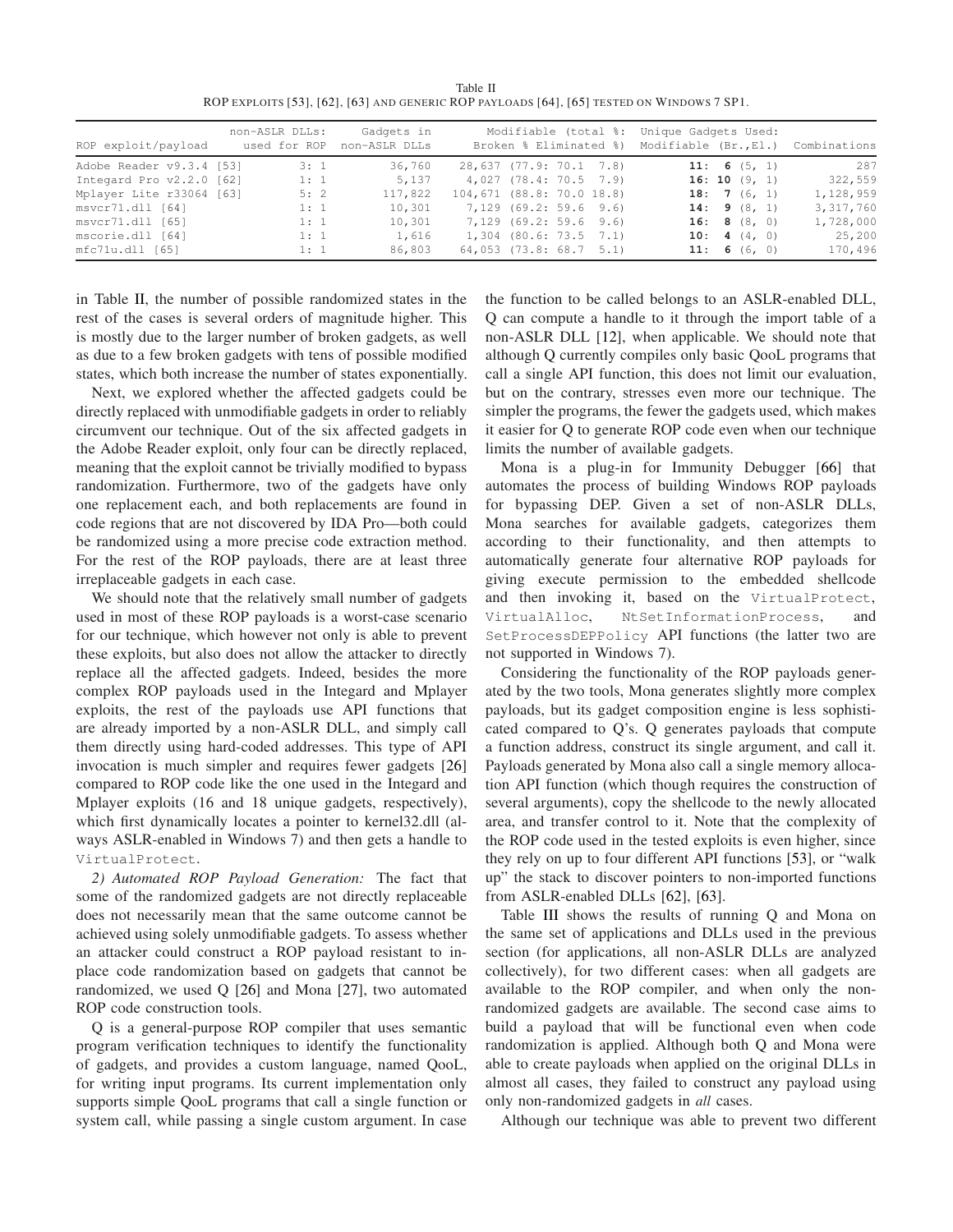#### Table III

<span id="page-11-0"></span>RESULTS OF RUNNING Q [\[26\]](#page-13-11) AND MONA [\[27\]](#page-13-12) ON THE ORIGINAL NON-ASLR DLLS LISTED IN TABLE [II,](#page-10-0) AND THE UNMODIFIED PARTS OF THEIR RANDOMIZED VERSIONS. IN ALL CASES, BOTH TOOLS FAILED TO GENERATE A ROP PAYLOAD USING SOLELY NON-RANDOMIZED GADGETS.

|                 | success     | Mona success |               |  |  |
|-----------------|-------------|--------------|---------------|--|--|
| Application/DLL | Orig. Rand. | Orig.        | Rand.         |  |  |
| Adobe Reader    | x           |              | x<br>(VA)     |  |  |
| Integard Pro    | x           |              | x             |  |  |
| Mplayer         | x           |              | x<br>(VA)     |  |  |
| msvcr71.dll     | x           |              | x             |  |  |
| mscorie.dll     | x           |              | x             |  |  |
| mfc71u.dll      |             |              | x<br>(VA, VP) |  |  |

tools from automatically constructing reliable ROP code, this favorable outcome does not exclude the possibility that a functional payload could still be constructed based solely on non-randomized gadgets, e.g., in a manual way or using an even more sophisticated ROP compiler. However, it clearly demonstrates that in-place code randomization significantly raises the bar for attackers, and makes the construction of reliable ROP code much harder, even in an automated way.

This is reflected on the reduction in the number of available (non-randomized) gadgets after code randomization. Both tools operate in two phases: gadget discovery and code compilation. During the first phase, they search for useful gadgets and categorize them according to their functionality. Tables [IV](#page-12-11) and [V](#page-14-0) show the number of useful gadgets as reported by Q and Mona, respectively, that are available before and after randomization. As shown by the percentage of the remaining gadgets (last column), many gadget types have very few available gadgets or are eliminated completely, which makes the construction of reliable ROP code much harder.

## VI. DISCUSSION

In-place code randomization may not always randomize a significant part of the executable address space, and it is hard to give a definitive answer on whether the remaining unmodifiable gadgets would be sufficient for constructing useful ROP code. This depends on the code in the non-ASLR address space of the particular vulnerable process, as well as on the actual operations that need to be achieved using ROP code. Note that Turing-completeness is irrelevant for practical exploitation [\[26\]](#page-13-11), and none of the gadget sets used in the tested ROP payloads is Turing-complete. For this reason, we emphasize that in-place code randomization should be used as a mitigation technique, in the same fashion as application armoring tools like EMET [\[51\]](#page-13-36), and not as a complete prevention solution.

As previous studies [\[2\]](#page-12-1), [\[5\]](#page-12-4), [\[26\]](#page-13-11) have shown, though, the feasibility of building a ROP payload is proportional to the size of the non-ASLR code base, and reversely proportional to the complexity of the desired functionality. Our experimental evaluation shows that in all cases, the space of the remaining useful gadgets after randomization is sufficiently small to prevent the automated generation of a ROP payload. At the same time, the tested ROP payloads are far from the complexity of a fully blown ROP-based implementation of the operations required for carrying out an attack, such as dumping a malicious executable on disk and executing it. Currently, this functionality is handled by the embedded shellcode, which in essence allows us to view these ROP payloads as sophisticated versions of return-to-libc. We should stress that the randomization coverage of our prototype implementation is a lower bound for what would be possible using a more sophisticated code extraction method [\[41\]](#page-13-26), [\[49\]](#page-13-34). In our future work, we also plan to relax some of the conservative assumptions that we have made in instruction reordering and register reassignment, using data flow analysis based on constant propagation.

Given its practically zero overhead and direct applicability on third-party executables, in-place code randomization can be readily combined with existing techniques to improve diversity and reduce overheads. For instance, compiler-level techniques against ROP attacks [\[15\]](#page-13-1), [\[16\]](#page-13-2) increase significantly the size of the generated code, and also affect the runtime overhead. Incorporating code randomization for eliminating some of the gadgets could offer savings in code expansion and runtime overheads. Our technique is also applicable in conjunction with randomization methods based on code block reordering [\[17\]](#page-13-3)–[\[19\]](#page-13-4), to further increase randomization entropy.

In-place code randomization at the binary level is not applicable for software that performs self-checksumming or other runtime code integrity checks. Although not encountered in the tested applications, some third-party programs may use such checks for hindering reverse engineering. Similarly, packed executables cannot be modified directly. However, in most third-party applications, only the setup executable used for software distribution is packed, and after installation all extracted PE files are available for randomization.

### VII. RELATED WORK

Almost a decade after the introduction of the return-to-libc technique [\[28\]](#page-13-13), the wide adoption of non-executable memory page protections in popular OSes sparked a new interest in more advanced forms of code-reuse attacks. The introduction of return-oriented programming [\[2\]](#page-12-1) and its advancements [\[3\]](#page-12-2)– [\[6\]](#page-12-5), [\[8\]](#page-12-12), [\[26\]](#page-13-11), [\[33\]](#page-13-18), [\[67\]](#page-13-52)–[\[69\]](#page-13-53) led to its adoption in realworld attacks [\[10\]](#page-12-7), [\[11\]](#page-12-8). ROP exploits are facilitated by the lack of complete address space layout randomization in both Linux [\[12\]](#page-12-9), and Windows [\[6\]](#page-12-5), which otherwise would prevent or at least hinder [\[14\]](#page-13-0) these attacks.

Besides address space randomization, process diversity can also be increased by randomizing the code of each executable segment, e.g., by permuting the order of functions or basic blocks [\[17\]](#page-13-3)–[\[19\]](#page-13-4). However, these techniques are applicable only if the source code or the symbolic debugging information of the application to be protected is available. Our approach is inspired by these works, and attempts to bring the benefits of code randomization on COTS software, for which usually no source code or debugging information is available.

Return-oriented code disrupts the normal control flow of a process by diverting its execution to (potentially unintended) code fragments, most of which otherwise would never be targets of control transfer instructions. Enforcing the integrity of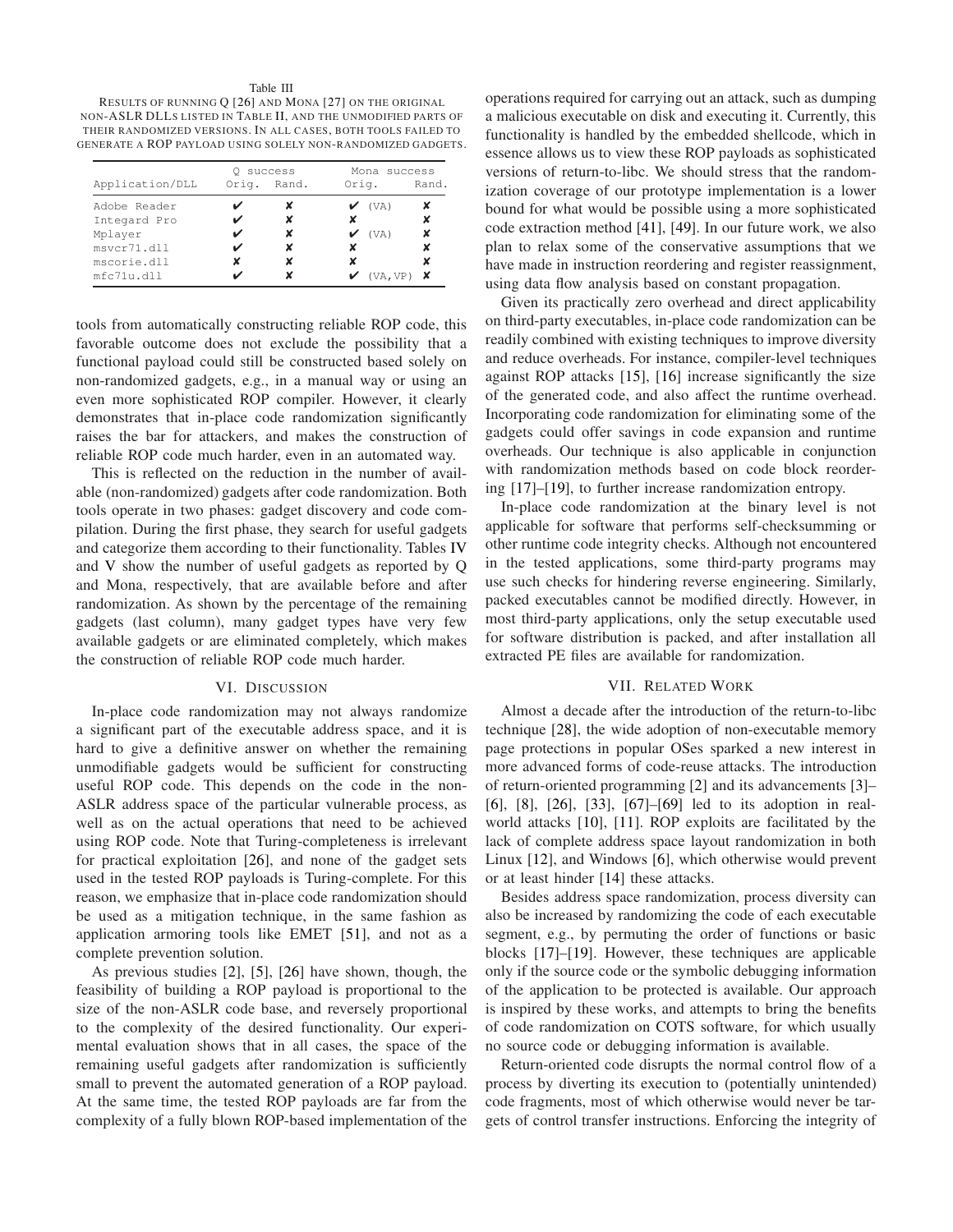<span id="page-12-11"></span>Table IV NUMBER OF USEFUL GADGETS IDENTIFIED BY Q [\[26\]](#page-13-11) IN THE ORIGINAL CODE SEGMENTS / IN THEIR UNMODIFIABLE PARTS AFTER IN-PLACE RANDOMIZATION WAS APPLIED.

| Gadget Type     | Reader | Integard | Mplayer | msvcr71 | mscorie                  | mfc71u  | total    | $($ $\frac{6}{6}$ $)$ |
|-----------------|--------|----------|---------|---------|--------------------------|---------|----------|-----------------------|
| Pivots          | 171/27 | 55/11    | 156/48  | 89/18   | 13/5                     | 65/20   | 549/129  | (23.50)               |
| Storemem        | 162/11 | 14/4     | 105/7   | 33/6    | 1/1                      | 69/15   | 384/44   | (11.46)               |
| Move            | 57/7   | 25/13    | 68/35   | 31/12   | 7/3                      | 62/60   | 250/130  | (52.00)               |
| ArithmeticStore | 89/8   | 7/3      | 90/6    | 31/4    | $\qquad \qquad -$        | 16/8    | 233/29   | (12.45)               |
| ArithmeticLoad  | 587/23 | 26/8     | 1194/40 | 147/24  | $\qquad \qquad -$        | 290/104 | 2244/199 | (8.87)                |
| JumpConsts      | 1/1    | 1/1      | 1/1     | 1/1     | 1/1                      | 1/1     | 6/6      | (100.00)              |
| SwitchStack     | 171/27 | 55/11    | 156/48  | 89/18   | 13/5                     | 65/20   | 549/129  | (23.50)               |
| Loadmem         | 657/79 | 18/0     | 314/129 | 71/36   | $\overline{\phantom{m}}$ | 761/690 | 1821/934 | (51.29)               |
| LoadConst       | 424/36 | 121/20   | 621/138 | 155/23  | 14/3                     | 175/67  | 1510/287 | (19.01)               |
| Arithmetic      | 409/49 | 59/10    | 517/66  | 167/41  | 8/2                      | 347/190 | 1507/358 | (23.76)               |

control transfers [\[20\]](#page-13-5) can effectively protect against code-reuse attacks. Compile-time techniques also prevent the construction of ROP code by generating machine code that does not contain unintended instruction sequences ending with indirect control transfer instructions, and by safeguarding any indirect branches in the actual code using canaries or additional indirection [\[15\]](#page-13-1), [\[16\]](#page-13-2). In contrast to the above approaches, although in-place code randomization does not completely preclude the possibility that working ROP code can be constructed, it can be applied directly on third-party software without access to source code or debugging information.

Another line of defenses are based on runtime solutions that monitor either the frequency of ret instructions [\[22\]](#page-13-54), [\[23\]](#page-13-7), or the integrity of the stack [\[21\]](#page-13-6). Besides the fact these techniques are ineffective against ROP code that uses indirect control transfer instructions other than ret, their increased runtime overhead limits their adoption.

### VIII. CONCLUSION

The increasing number of exploits against Windows applications that rely on return-oriented programming to bypass exploit mitigations such as DEP and ASLR, necessitates the deployment of additional protection mechanisms that can harden imminently vulnerable third-party applications against these threats. Towards this goal, we have presented in-place code randomization, a technique that offers probabilistic protection against ROP attacks, by randomizing the code of third-party applications using various narrow-scope code transformations.

Our approach is practical: it can be applied directly on third-party executables without relying on debugging information, and does not introduce any runtime overhead. At the same time, it is effective: our experimental evaluation using in-the-wild ROP exploits and two automated ROP code construction toolkits shows that in-place code randomization can thwart ROP attacks against widely used applications, including Adobe Reader on Windows 7, and can prevent the automated generation of ROP code resistant to randomization. Our prototype implementation is publicly available, and as part of our future work, we plan to improve its randomization coverage using more advanced data flow analysis methods, and extend it to support ELF and 64-bit executables.

## AVAILABILITY

Our prototype implementation is publicly available at [http://](http://nsl.cs.columbia.edu/projects/orp) [nsl.cs.columbia.edu/projects/orp](http://nsl.cs.columbia.edu/projects/orp)

#### ACKNOWLEDGEMENTS

We are grateful to the authors of Q for making it available to us, and especially to Edward Schwartz for his assistance. We also thank Ulfar Erlingsson and Periklis Akritidis for their valuable ´ feedback on earlier versions of this paper. This work was supported by DARPA and the US Air Force through Contracts DARPA-FA8750-10-2-0253 and AFRL-FA8650-10-C-7024, respectively, and by the FP7-PEOPLE-2009- IOF project MALCODE, funded by the European Commission under Grant Agreement No. 254116. Any opinions, findings, conclusions, or recommendations expressed herein are those of the authors, and do not necessarily reflect those of the US Government, DARPA, or the Air Force.

#### **REFERENCES**

- <span id="page-12-0"></span>[1] M. Miller, T. Burrell, and M. Howard, "Mitigating software vulnerabilities," Jul. 2011, [http://www.microsoft.com/download/en/details.aspx?](http://www.microsoft.com/download/en/details.aspx?displaylang=en&id=26788) [displaylang=en&id=26788.](http://www.microsoft.com/download/en/details.aspx?displaylang=en&id=26788)
- <span id="page-12-1"></span>[2] H. Shacham, "The geometry of innocent flesh on the bone: return-intolibc without function calls (on the x86)," in *Proceedings of the 14th ACM conference on Computer and Communications Security (CCS)*, 2007.
- <span id="page-12-2"></span>[3] S. Checkoway, A. J. Feldman, B. Kantor, J. A. Halderman, E. W. Felten, and H. Shacham, "Can DREs provide long-lasting security? the case of return-oriented programming and the AVC advantage," in *Proceedings of the 2009 conference on Electronic Voting Technology/Workshop on Trustworthy Elections (EVT/WOTE)*, 2009.
- <span id="page-12-3"></span>[4] R. Hund, T. Holz, and F. C. Freiling, "Return-oriented rootkits: bypassing kernel code integrity protection mechanisms," in *Proceedings of the 18th USENIX Security Symposium*, 2009.
- <span id="page-12-4"></span>[5] T. Dullien, T. Kornau, and R.-P. Weinmann, "A framework for automated architecture-independent gadget search," in *Proceedings of the 4th USENIX Workshop on Offensive Technologies (WOOT)*, 2010.
- <span id="page-12-5"></span>[6] D. A. D. Zovi, "Practical return-oriented programming." Boston, 2010.
- [7] P. Solé, "Hanging on a ROPe," [http://www.immunitysec.com/downloads/](http://www.immunitysec.com/downloads/DEPLIB20_ekoparty.pdf) DEPLIB20 [ekoparty.pdf.](http://www.immunitysec.com/downloads/DEPLIB20_ekoparty.pdf)
- <span id="page-12-12"></span>[8] D. A. D. Zovi, "Mac OS X return-oriented exploitation." RECON, 2010.
- <span id="page-12-6"></span>[9] P. Vreugdenhil, "Pwn2Own 2010 Windows 7 Internet Explorer 8 exploit," <http://vreugdenhilresearch.nl/Pwn2Ownl2010-Windows7-> [InternetExplorer8.pdf.](InternetExplorer8.pdf)
- <span id="page-12-7"></span>[10] K. Baumgartner, "The ROP pack," in *Proceedings of the 20th Virus Bulletin International Conference (VB)*, 2010.
- <span id="page-12-8"></span>[11] M. Parkour, "An overview of exploit packs (update 9) April 5 2011," [http://contagiodump.blogspot.com/2010/06/overview-of-exploit-packs](http://contagiodump.blogspot.com/2010/06/overview-of-exploit-packs-)[update.html.](update.html)
- <span id="page-12-9"></span>[12] G. Fresi Roglia, L. Martignoni, R. Paleari, and D. Bruschi, "Surgically returning to randomized lib(c)," in *Proceedings of the 25th Annual Computer Security Applications Conference (ACSAC)*, 2009.
- <span id="page-12-10"></span>[13] H. Li, "Understanding and exploiting Flash ActionScript vulnerabilities." CanSecWest, 2011.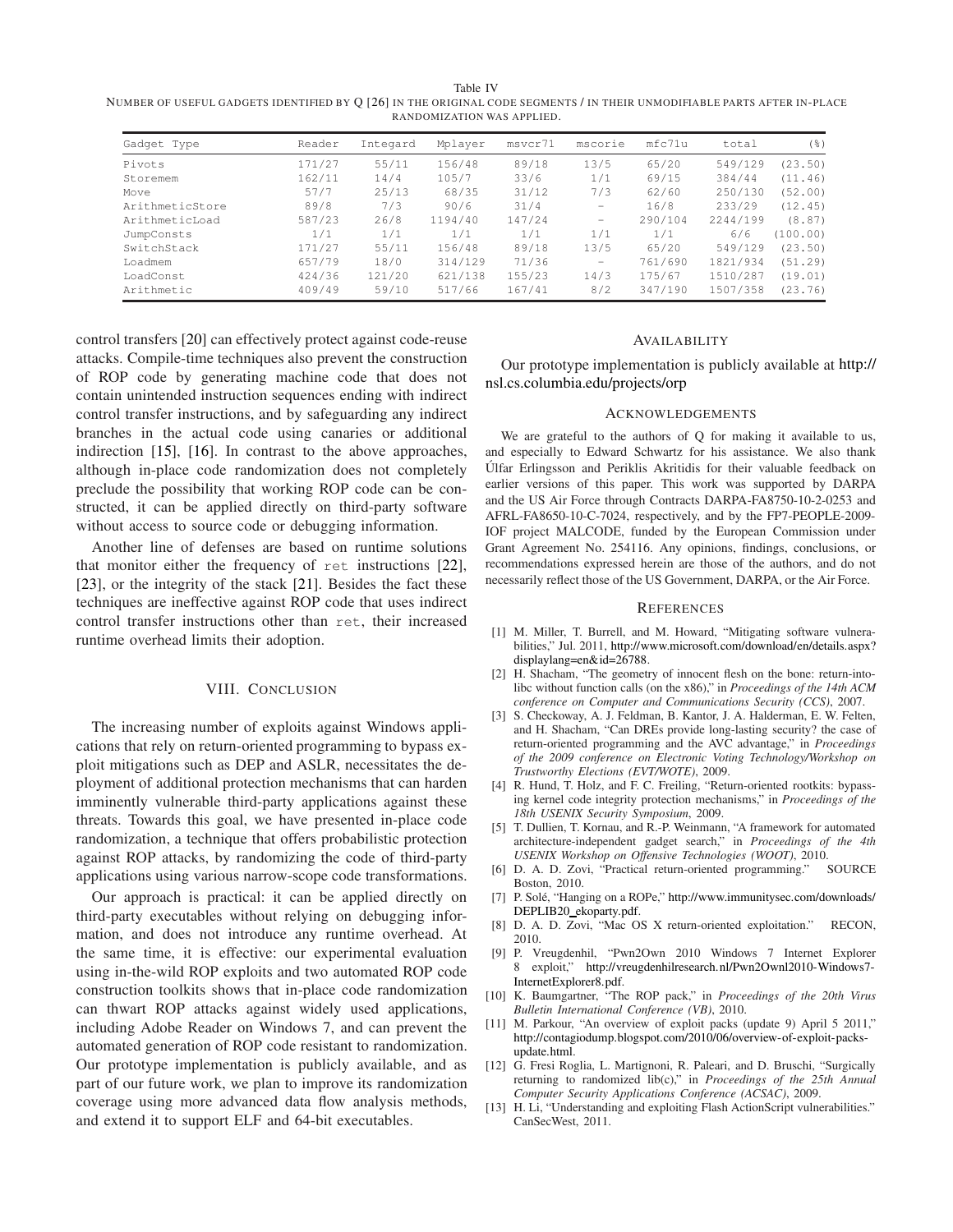- <span id="page-13-0"></span>[14] H. Shacham, M. Page, B. Pfaff, E.-J. Goh, N. Modadugu, and D. Boneh, "On the effectiveness of address-space randomization," in *Proceedings of the 11th ACM conference on Computer and Communications Security (CCS)*, 2004.
- <span id="page-13-1"></span>[15] J. Li, Z. Wang, X. Jiang, M. Grace, and S. Bahram, "Defeating returnoriented rootkits with "return-less" kernels," in *Proceedings of the 5th European conference on Computer Systems (EuroSys)*, 2010.
- <span id="page-13-2"></span>[16] K. Onarlioglu, L. Bilge, A. Lanzi, D. Balzarotti, and E. Kirda, "G-Free: defeating return-oriented programming through gadget-less binaries," in *Proceedings of the 26th Annual Computer Security Applications Conference (ACSAC)*, 2010.
- <span id="page-13-3"></span>[17] S. Forrest, A. Somayaji, and D. Ackley, "Building diverse computer systems," in *Proceedings of the 6th Workshop on Hot Topics in Operating Systems (HotOS-VI)*, 1997.
- <span id="page-13-8"></span>[18] S. Bhatkar, R. Sekar, and D. C. DuVarney, "Efficient techniques for comprehensive protection from memory error exploits," in *Proceedings of the 14th USENIX Security Symposium*, August 2005.
- <span id="page-13-4"></span>[19] C. Kil, J. Jun, C. Bookholt, J. Xu, and P. Ning, "Address space layout permutation (ASLP): Towards fine-grained randomization of commodity software," in *Proceedings of the 22nd Annual Computer Security Applications Conference (ACSAC)*, 2006.
- <span id="page-13-5"></span>[20] M. Abadi, M. Budiu, U. Erlingsson, and J. Ligatti, "Control-flow integrity," in *Proceedings of the 12th ACM conference on Computer and Communications Security (CCS)*, 2005.
- <span id="page-13-6"></span>[21] L. Davi, A.-R. Sadeghi, and M. Winandy, "ROPdefender: A practical protection tool to protect against return-oriented programming," in *Proceedings of the 6th Symposium on Information, Computer and Communications Security (ASIACCS)*, 2011.
- <span id="page-13-54"></span>[22] P. Chen, H. Xiao, X. Shen, X. Yin, B. Mao, and L. Xie, "DROP: Detecting return-oriented programming malicious code," in *Proceedings of the 5th International Conference on Information Systems Security (ICISS)*, 2009.
- <span id="page-13-7"></span>[23] L. Davi, A.-R. Sadeghi, and M. Winandy, "Dynamic integrity measurement and attestation: towards defense against return-oriented programming attacks," in *Proceedings of the 2009 ACM workshop on Scalable Trusted Computing (STC)*, 2009.
- <span id="page-13-9"></span>[24] G. S. Kc, A. D. Keromytis, and V. Prevelakis, "Countering codeinjection attacks with instruction-set randomization," in *Proceedings of the 10th ACM conference on Computer and Communications Security (CCS)*, 2003.
- <span id="page-13-10"></span>[25] E. G. Barrantes, D. H. Ackley, T. S. Palmer, D. Stefanovic, and D. D. Zovi, "Randomized instruction set emulation to disrupt binary code injection attacks," in *Proceedings of the 10th ACM conference on Computer and Communications Security (CCS)*, 2003.
- <span id="page-13-11"></span>[26] E. J. Schwartz, T. Avgerinos, and D. Brumley, "Q: Exploit hardening made easy," in *Proceedings of the 20th USENIX Security Symposium*, 2011.
- <span id="page-13-13"></span><span id="page-13-12"></span>[27] Corelan Team, "Mona," [http://redmine.corelan.be/projects/mona.](http://redmine.corelan.be/projects/mona)
- [28] S. Designer, "Getting around non-executable stack (and fix)," [http://](http://seclists.org/bugtraq/1997/Aug/63) [seclists.org/bugtraq/1997/Aug/63.](http://seclists.org/bugtraq/1997/Aug/63)
- <span id="page-13-14"></span>[29] T. Newsham, "Non-exec stack," 2000, [http://seclists.org/bugtraq/2000/](http://seclists.org/bugtraq/2000/May/90) [May/90.](http://seclists.org/bugtraq/2000/May/90)
- <span id="page-13-15"></span>[30] Nergal, "The advanced return-into-lib(c) exploits: PaX case study," *Phrack*, vol. 11, no. 58, Dec. 2001.
- <span id="page-13-16"></span>[31] S. Krahmer, "x86-64 buffer overflow exploits and the borrowed code chunks exploitation technique," [http://www.suse.de/](http://www.suse.de/~krahmer/no-nx.pdf)∼krahmer/no-nx. [pdf.](http://www.suse.de/~krahmer/no-nx.pdf)
- <span id="page-13-17"></span>[32] Ú. Erlingsson, "Low-level software security: Attack and defenses," Microsoft Research, Tech. Rep. MSR-TR-07-153, 2007, [http://research.](http://research.microsoft.com/pubs/64363/tr-2007-153.pdf) [microsoft.com/pubs/64363/tr-2007-153.pdf.](http://research.microsoft.com/pubs/64363/tr-2007-153.pdf)
- <span id="page-13-18"></span>[33] S. Checkoway, L. Davi, A. Dmitrienko, A.-R. Sadeghi, H. Shacham, and M. Winandy, "Return-oriented programming without returns," in *Proceedings of the 17th ACM conference on Computer and Communications Security (CCS)*, 2010.
- <span id="page-13-19"></span>[34] F. B. Cohen, "Operating system protection through program evolution," *Computers and Security*, vol. 12, pp. 565–584, Oct. 1993.
- <span id="page-13-20"></span>[35] P. Ször, *The Art of Computer Virus Research and Defense*. Addison-Wesley Professional, February 2005.
- <span id="page-13-21"></span>[36] E. Bhatkar, D. C. Duvarney, and R. Sekar, "Address obfuscation: an efficient approach to combat a broad range of memory error exploits," in *In Proceedings of the 12th USENIX Security Symposium*, 2003.
- <span id="page-13-22"></span>[37] "/ORDER (put functions in order)," [http://msdn.microsoft.com/en-us/](http://msdn.microsoft.com/en-us/library/00kh39zz.aspx) [library/00kh39zz.aspx.](http://msdn.microsoft.com/en-us/library/00kh39zz.aspx)
- <span id="page-13-23"></span>[38] "Syzygy - profile guided, post-link executable reordering," [http://code.](http://code.google.com/p/sawbuck/wiki/SyzygyDesign) [google.com/p/sawbuck/wiki/SyzygyDesign.](http://code.google.com/p/sawbuck/wiki/SyzygyDesign)
- <span id="page-13-24"></span>[39] "Profile-guided optimizations," [http://msdn.microsoft.com/en-us/library/](http://msdn.microsoft.com/en-us/library/e7k32f4k.aspx) [e7k32f4k.aspx.](http://msdn.microsoft.com/en-us/library/e7k32f4k.aspx)
- <span id="page-13-25"></span>[40] C. Kruegel, W. Robertson, F. Valeur, and G. Vigna, "Static disassembly of obfuscated binaries," in *Proceedings of the 13th USENIX Security Symposium*, 2004.
- <span id="page-13-26"></span>[41] M. Smithson, K. Anand, A. Kotha, K. Elwazeer, N. Giles, and R. Barua, "Binary rewriting without relocation information," University of Maryland, Tech. Rep., 2010, [http://www.ece.umd.edu/](http://www.ece.umd.edu/~barua/without-)∼barua/ [without-](http://www.ece.umd.edu/~barua/without-) [relocation-technical-report10.pdf.](relocation-technical-report10.pdf)
- <span id="page-13-27"></span>[42] P. Saxena, R. Sekar, and V. Puranik, "Efficient fine-grained binary instrumentation with applications to taint-tracking," in *Proceedings of the 6th annual IEEE/ACM international symposium on Code Generation and Optimization (CGO)*, 2008.
- <span id="page-13-29"></span><span id="page-13-28"></span>[43] Skape, "Locreate: An anagram for relocate," *Uninformed*, vol. 6, 2007.
- [44] M. Pietrek, "An in-depth look into the Win32 portable executable file format, part 2," [http://msdn.microsoft.com/en-us/magazine/cc301808.](http://msdn.microsoft.com/en-us/magazine/cc301808.aspx) [aspx.](http://msdn.microsoft.com/en-us/magazine/cc301808.aspx)
- <span id="page-13-31"></span><span id="page-13-30"></span>[45] I. Guilfanov, "Jump tables," [http://www.hexblog.com/?p=68.](http://www.hexblog.com/?p=68)
- <span id="page-13-32"></span>[46] -, "Decompilers and beyond." Black Hat USA, 2008.
- <span id="page-13-33"></span>[47] Hex-Rays, "IDA Pro Disassembler," [http://www.hex-rays.com/idapro/.](http://www.hex-rays.com/idapro/)
- [48] X. Hu, T.-c. Chiueh, and K. G. Shin, "Large-scale malware indexing using function-call graphs," in *Proceedings of the 16th ACM conference on Computer and Communications Security (CCS)*, 2009.
- <span id="page-13-34"></span>[49] S. Nanda, W. Li, L.-C. Lam, and T.-c. Chiueh, "Bird: Binary interpretation using runtime disassembly," in *Proceedings of the International Symposium on Code Generation and Optimization (CGO)*, 2006.
- <span id="page-13-35"></span>[50] L. C. Harris and B. P. Miller, "Practical analysis of stripped binary code," *SIGARCH Comput. Archit. News*, vol. 33, pp. 63–68, December 2005.
- <span id="page-13-36"></span>[51] Microsoft, "Enhanced Mitigation Experience Toolkit v2.1," [http://www.](http://www.microsoft.com/download/en/details.aspx?id=1677) [microsoft.com/download/en/details.aspx?id=1677.](http://www.microsoft.com/download/en/details.aspx?id=1677)
- <span id="page-13-37"></span>[52] A. V. Aho, M. S. Lam, R. Sethi, and J. D. Ullman, *Compilers: Principles, Techniques, and Tools (2nd Edition).* Wesley Longman Publishing Co., Inc., 2006.
- <span id="page-13-38"></span>[53] "Adobe CoolType SING Table "uniqueName" Stack Buffer Overflow," [http://www.exploit-db.com/exploits/16619/.](http://www.exploit-db.com/exploits/16619/)
- <span id="page-13-39"></span>[54] R. El-Khalil and A. D. Keromytis, "Hydan: Hiding information in program binaries," in *Proceedings of the International Conference on Information and Communications Security, (ICICS)*, 2004.
- <span id="page-13-40"></span>[55] *Intel 64 and IA-32 Architectures Software Developer's Manual*, ser. Volume 2 (2A & 2B): Instruction Set Reference, A-Z, 2011, [http://www.](http://www.intel.com/Assets/PDF/manual/325383.pdf) [intel.com/Assets/PDF/manual/325383.pdf.](http://www.intel.com/Assets/PDF/manual/325383.pdf)
- <span id="page-13-41"></span>[56] S. S. Muchnick, *Advanced compiler design and implementation*. San Francisco, CA, USA: Morgan Kaufmann Publishers Inc., 1997.
- <span id="page-13-42"></span>[57] Y. L. Varol and D. Rotem, "An algorithm to generate all topological sorting arrangements," *Comput. J.*, vol. 24, no. 1, pp. 83–84, 1981.
- <span id="page-13-43"></span>[58] A. Fog, "Calling conventions for different C++ compilers and operating systems," [http://agner.org/optimize/calling](http://agner.org/optimize/calling_conventions.pdf)\_conventions.pdf.
- <span id="page-13-44"></span>[59] Skape and Skywing, "Bypassing Windows hardware-enforced DEP," *Uninformed*, vol. 2, Sep. 2005.
- <span id="page-13-45"></span>[60] F. Bouchez, "A study of spilling and coalescing in register allocation as two separate phases," Ph.D. dissertation, École normale supérieure de Lyon, April 2009.
- <span id="page-13-47"></span><span id="page-13-46"></span>[61] "Wine," [http://www.winehq.org.](http://www.winehq.org)
- [62] "Integard Pro 2.2.0.9026 (Win7 ROP-Code Metasploit Module)," [http://](http://www.exploit-db.com/exploits/15016/) [www.exploit-db.com/exploits/15016/.](http://www.exploit-db.com/exploits/15016/)
- <span id="page-13-48"></span>[63] "MPlayer (r33064 Lite) Buffer Overflow + ROP exploit," [http://www.](http://www.exploit-db.com/exploits/17124/) [exploit-db.com/exploits/17124/.](http://www.exploit-db.com/exploits/17124/)
- <span id="page-13-50"></span><span id="page-13-49"></span>[64] "White Phosphorus Exploit Pack," [http://www.whitephosphorus.org/.](http://www.whitephosphorus.org/)
- [65] Corelan Team, "Corelan ROPdb," [https://www.corelan.be/index.php/](https://www.corelan.be/index.php/security/corelan-ropdb/) [security/corelan-ropdb/.](https://www.corelan.be/index.php/security/corelan-ropdb/)
- <span id="page-13-51"></span>[66] "Immunity Debugger," [http://www.immunityinc.com/products-immdbg.](http://www.immunityinc.com/products-immdbg.shtml) [shtml.](http://www.immunityinc.com/products-immdbg.shtml)
- <span id="page-13-52"></span>[67] E. Buchanan, R. Roemer, H. Shacham, and S. Savage, "When good instructions go bad: generalizing return-oriented programming to RISC," in *Proceedings of the 15th ACM conference on Computer and Communications Security (CCS)*, 2008.
- [68] T. Bletsch, X. Jiang, V. Freeh, and Z. Liang, "Jump-oriented programming: A new class of code-reuse attack," in *Proceedings of the 6th Symposium on Information, Computer and Communications Security (ASIACCS)*, 2011.
- <span id="page-13-53"></span>[69] P. Solé, "Defeating DEP, the Immunitiy Debugger way," [http://www.](http://www.immunitysec.com/downloads/DEPLIB.pdf) [immunitysec.com/downloads/DEPLIB.pdf.](http://www.immunitysec.com/downloads/DEPLIB.pdf)